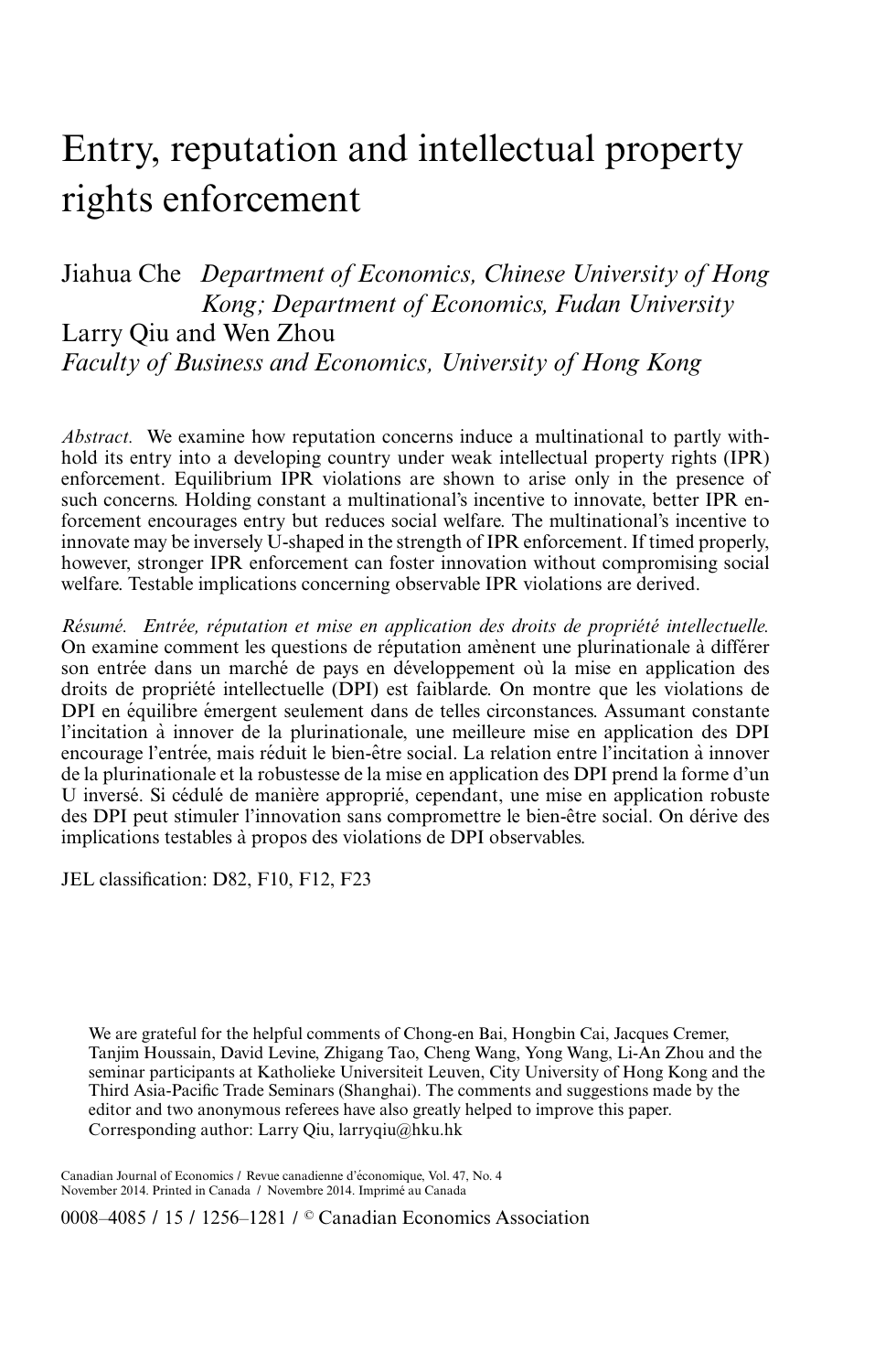## **1. Introduction**

We analyze how the strengthening of intellectual property rights (IPR) enforcement in developing countries affects multinationals' entry into these countries. Existing studies typically assume weak IPR to be the only imperfection obstructing such entry. In reality, however, developing countries suffer from many other imperfections. We show that taking these imperfections into account generates new insights into our understanding of IPR enforcement in developing countries.

The particular imperfection that we consider here is information asymmetry between consumers and multinationals with regard to the latter's product quality. Although consumers in developing countries expect multinationals to offer better quality products on average, evidence shows that they are not always aware of top-notch brand names, let alone the quality of all foreign products. A recent study of the Chinese luxury market by McKinsey and Company (2011), for example, reports that in 2008 only 23% of the country's wealthy consumers could name more than three ready-to-wear international brands and that only 44% were aware that the prices of luxury products sold in China were at least 20% higher than those in overseas markets.<sup>1</sup>

In the face of such asymmetric information, a multinational's entry choice will affect its reputation. We first analyze a multinational's entry under the assumption of symmetric information as a benchmark. Without any reputation concerns, a multinational will fully enter a developing country, outpricing copycats no matter how weak IPR enforcement is. Although no imitation takes place in equilibrium, potential competition from imitators trims the multinational's profits and hence diminishes its *ex ante* incentive to innovate. Thus, we obtain the typical insight that strengthening IPR enforcement encourages innovation and technology transfer.

Under information asymmetry, we show that a high-quality multinational can signal its quality by limiting the scale of its entry, whereas its low-quality counterpart always engages in full-scale entry. This signalling mechanism resonates with the celebrated work of Spence (1973), who showed that more capable individuals would find it less costly to signal their ability through education than their less capable peers. A similar logic underlies our result. Weak IPR enforcement forces a multinational to incur a cost to mask its technology upon entry, and that cost is higher for a high-quality multinational. Because the foregone profit will be lower, a high-quality multinational finds it less costly to signal by withholding

<sup>1</sup> Taking advantage of this ignorance, some foreign companies export products made in China and then re-import and sell them as foreign brands that do not actually exist. In addition, multinationals sometimes fail or are unable to maintain product quality in developing countries as rigorously as they do in their home countries. McDonald's, Carrefour and Walmart have all been exposed as selling substandard products in China in recent years (http://usatoday30.usatoday.com/money/industries/food/story/2012-03-16/chinamcdonalds-carrefour-chicken-fines/53565980/1).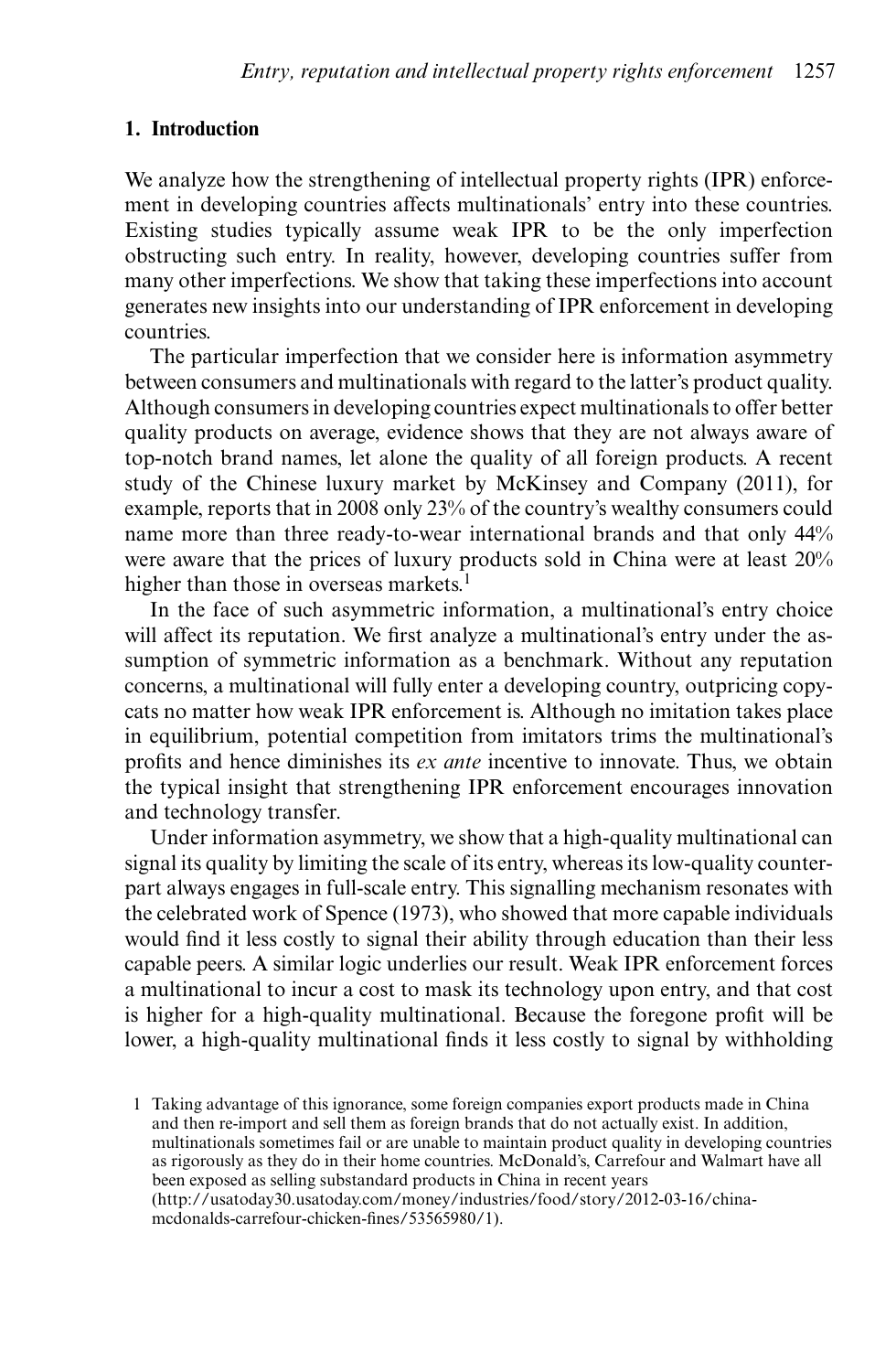entry than a low-quality multinational. Such withholding of entry in turn leaves room for imitation, which takes place in equilibrium if and only if IPR enforcement is sufficiently weak. This last observation highlights an important feature that is largely ignored in the existing literature: IPR violation is observable under weak enforcement only in the presence of other forms of imperfection. A number of testable implications emerge from this observation. In particular, we show that the scale of observed IPR violations increases with the growth rate of the host country's economy and the quality premium of the products and decreases with the interest rate.

Our model also allows us to examine the effects of strengthening IPR enforcement. First, a multinational will enter more aggressively when IPR enforcement is strengthened, which roughly matches empirical observations (see for example Maskus and Penubarti 1995; Smith 2001; Branstetter, Fisman and Foley 2006, BFF; Ivus 2010; Branstetter, Fisman, Foley and Saggi 2011, BFFS).

Second, holding constant the incentive to innovate, strengthened IPR enforcement can reduce social welfare. We obtain this result by assuming perfectly inelastic demand, such that the inefficiency does not stem from the multinational's monopoly power. Rather, imitation in unserved markets represents a social gain, and stronger IPR enforcement reduces that gain without sufficiently expanding the multinational's entry. Under symmetric information, in contrast, better IPR enforcement merely redistributes the social surplus between consumers and the multinational without changing its total amount.

Third, a multinational may not always benefit from better IPR enforcement. Imitation presents a high-quality multinational with the following tradeoffs. In the places the multinational enters, competition from potential imitators trims its profits. In the places that the multinational chooses not to enter, however, imitation brings an efficiency gain that may be shared by the multinational through litigation. The multinational's payoff may then be inversely U-shaped in IPR strength, which leads to a similar relationship between the innovation incentive and IPR strength. This relationship echoes the empirical findings of Scherer (1967) and Aghion, Bloom, Blundell, Griffith and Howitt (2005; ABBGH).

Fourth, the timing of IPR improvement is important. In an environment characterized by information asymmetry, the deferred improvement of IPR enforcement can foster innovation in multinationals without compromising social welfare.

Earlier research on IPR protection in developing countries probed the relationship between imitation in these countries and innovation in developed countries without explicitly considering the entry choices of multinationals. Segerstrom, Anant and Dinopoulos (1990) and Helpman (1993) assumed imitation to be the only means of technology transfer and suggested that imitation in developing countries allows their labour force to make use of existing innovations, thus leaving the labour force in developed countries free to specialize in future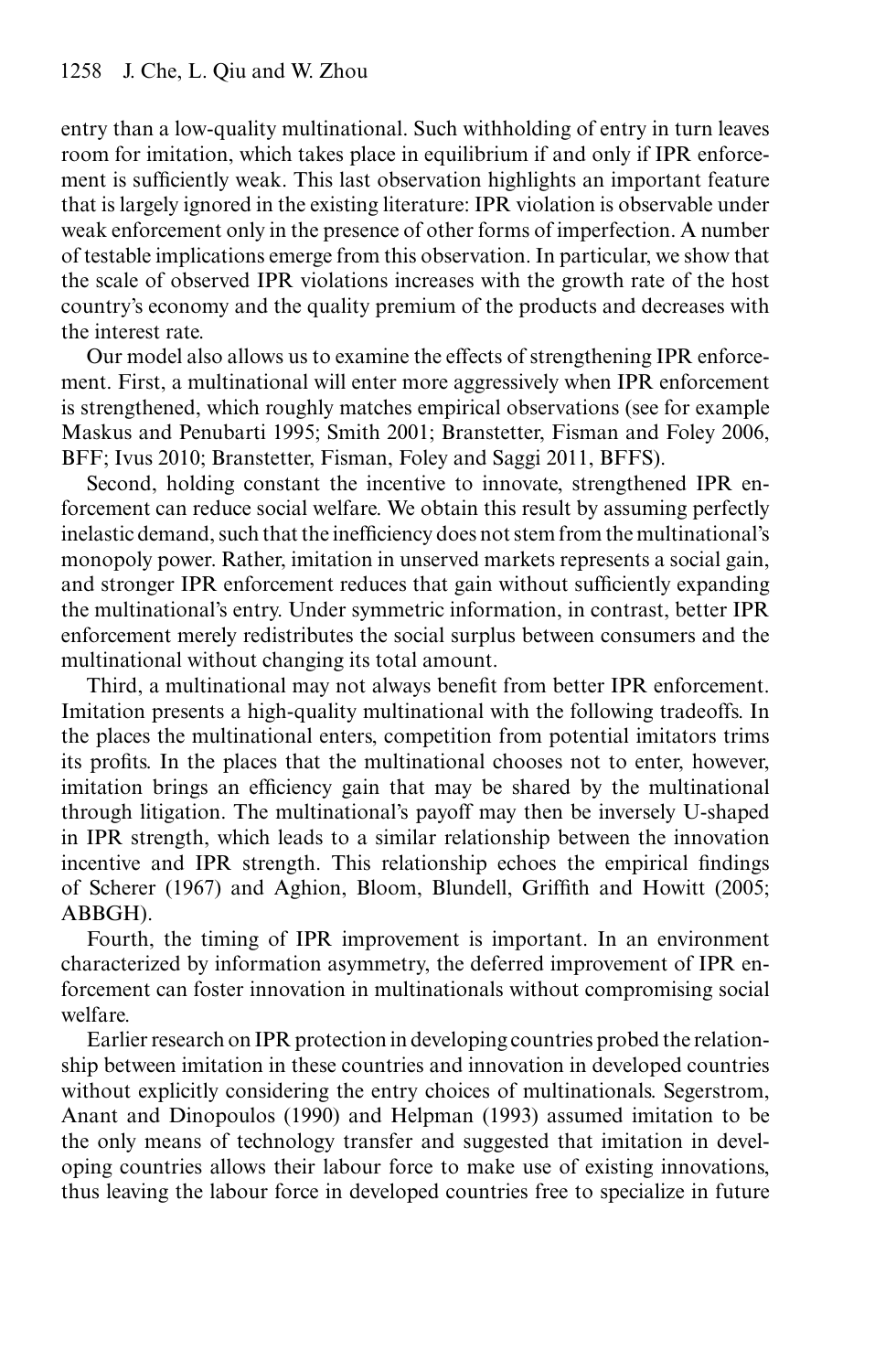innovations.<sup>2</sup> This insight promoted a number of researchers to consider other channels of technology transfer. Lai (1998), and subsequently Branstetter and Saggi (2011), Dinopoulos and Segerstrom (2010) and Gustafsson and Segerstrom (2011), argued that if technologies can be transferred through direct investment, then weak IPR protection allows imitators to compete labour away from foreign investment, thus forcing multinationals to keep production in developed countries, which in turn competes labour away from innovation.

This line of research shares two assumptions. First, labour in a developing country can engage only in imitation unless employed by multinationals. Accordingly, increased imitation always takes labour away from foreign investments rather than from other indigenous economic activities. Second, there is no possibility of contracting (such as licensing) between multinationals and domestic firms. Yang and Maskus (2001, 2009) departed from these two assumptions. Both papers adopt a partial equilibrium framework in which, as the only channel of technology transfer, a multinational can licence a copycat, and the production cost is unaffected by IPR strength. Reaching the same conclusion that weak IPR protection hurts multinationals by expanding licensees' options to imitate, Yang and Maskus (2001) nevertheless observed that imitation will not take place in equilibrium when licensing is an option. This observation was confirmed by Yang and Maskus (2009), who showed that imitation will take place only in the limiting situation that IPR protection is entirely absent. Finally, Ethier and Markusen (1996) considered both licensing and direct investment in addition to exporting to a developing country in which IPR protection is completely absent. They did not examine how IPR protection affects entry mode or innovation, but they nevertheless also found imitation not to occur in equilibrium.

Our contributions can be summarized as follows. We adopt a partial equilibrium framework that considers both direct investment and licensing as entry options. The licensing option allows multinationals to contract with potential imitators. In addition to weak IPR enforcement, information asymmetry is introduced as an additional imperfection.We develop three key insights. First, when weak IPR enforcement is the only imperfection, imitators can be priced out of competition whenever licensing is feasible. Imitation takes place in equilibrium only in the presence of additional imperfections such as information asymmetry. Second, equilibrium imitation becomes a channel of technology transfer that brings efficiency gains, which can be shared by multinationals through moderately strong IPR enforcement. Third, although it transfers technology and benefits

<sup>2</sup> Grossman and Helpman (1991) offered another explanation for why imitation in developing countries may facilitate innovation in developed countries. If continual innovation in developed countries is motivated only by the competition threat from imitation in developing countries, then any measure that reduces imitation in those countries will also reduce innovation in the former (see also Glass and Saggi 2002; Glass and Wu 2007). A similar argument lies behind the results reported by Aghion, Harris, Howitt and Vickers (2001) and ABBGH (2005) in a more general setting. Bessen and Maskin (2009) suggested that existing innovation may complement future innovation, and as a result, weak IPR protection facilitates future innovation by allowing a cheaper access to existing innovation.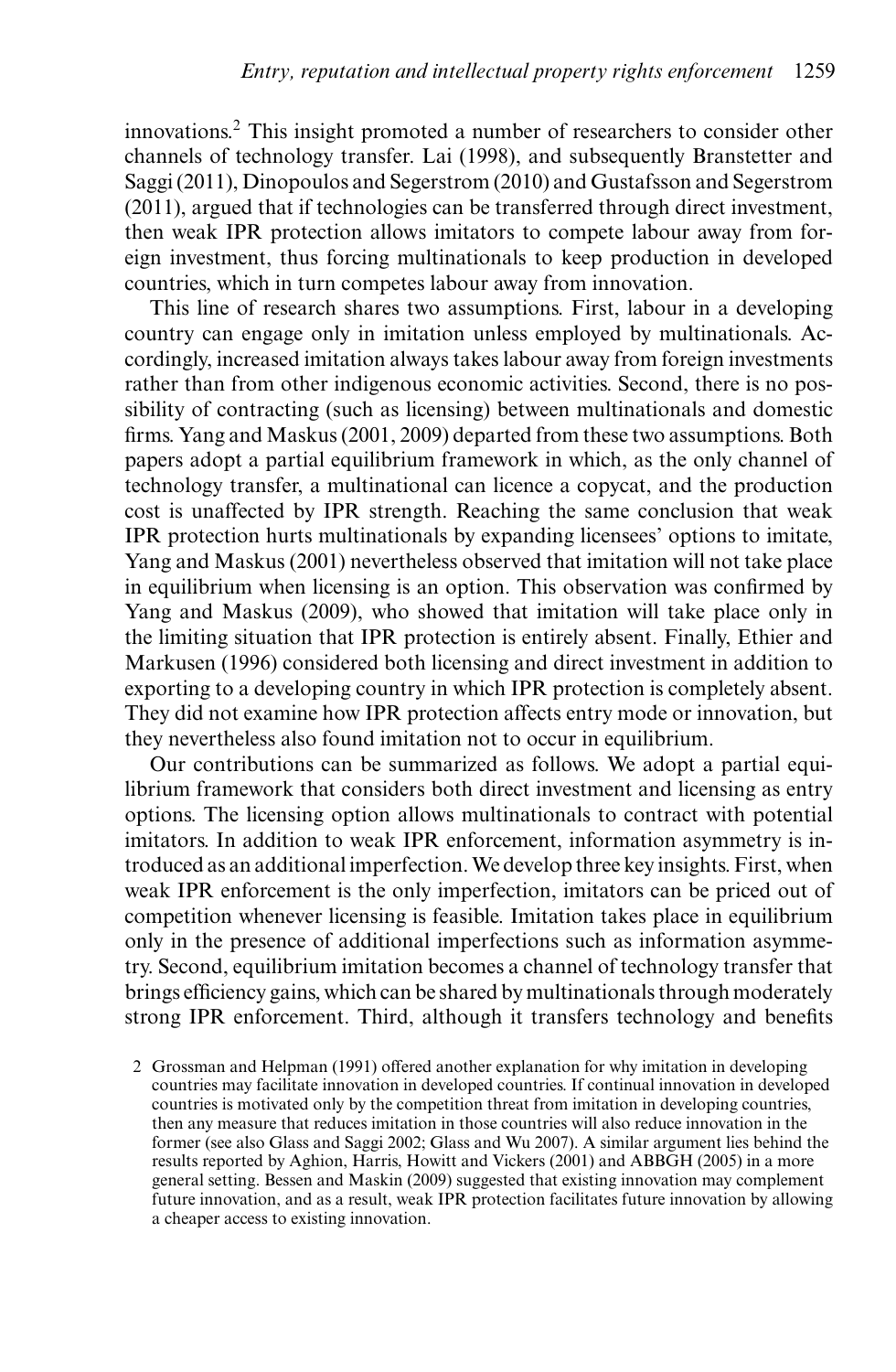multinationals, imitation is less efficient than legitimate channels of technology transfer. It emerges as a supplement only when some other imperfections prevent multinationals from taking full advantage of legitimate transfers.

We would like to emphasize, however, that we are not arguing the case for whether multinationals benefit from weak IPR enforcement in real life, which is an empirical issue. Nor do we wish to advocate any particular nation disregarding IPR protection. Nevertheless, as a theoretical possibility, our insight that imitation can result in efficiency gains and that multinationals can share in that gain through moderately strong IPR enforcement remains an intriguing one. It also does not seem too far-fetched, as our prediction of inverted U-shaped relationships between IPR strength and multinational profits is consistent with empirical studies.

The remainder of the paper is organized as follows. After setting up the model in section 2, we establish in section 3 the equilibrium under both symmetric and asymmetric information conditions and show that imitation takes place in equilibrium only under asymmetric information. Section 4 discusses the effects of stronger IPR enforcement on entry scale, social welfare and a multinational's profits and innovation incentive. Section 5 concludes the paper.

# **2. Model set-up**

We consider a two-period model in which a multinational (*M*) from a developed country has to decide whether and how to bring its product to a developing country. The quality of its product is either high or low, such that  $M \in \{M^h, M^l\}$ . The developing country comprises a continuum of regions, each forming a separate market which is referred to as a segment. Each segment is inhabited by a unit mass of consumers who demand  $y_t$  units of the product in period  $t$  ( $t = 1, 2$ ). We normalize  $y_1 \equiv 1$  and  $y_2 \equiv y$  to reduce notation and assume a growing economy, where  $y > 1$ , for reasons that will become clear later in the paper. We denote by  $u^j(i)$  the willingness to pay of the consumers in segment *i* for a unit of a product of quality *j* ∈ {*h*, *l*} with  $u^h(i) > u^l(i)$ . Segments differ in consumers' willingness to pay and are indexed such that  $u^{j}(i)$  decreases in *i*. Let  $\delta$  be the time discount factor.

In each period, *M* can enter a segment through either direct investment (*k*) or licensing (*s*). The two entry modes differ in both the quality provided and cost structure. Direct investment delivers *M*'s true quality, whereas licensing always delivers low quality because of local licensees' limited technological capacity. Direct investment requires, in each period, a country-wide setup cost *f* and a marginal cost  $c_k$ , which is assumed to be type-independent.<sup>3</sup> Licensing requires a smaller setup cost, which is normalized to zero, but a larger marginal cost

<sup>3</sup> As explained later (footnote 9), our analysis remains qualitatively the same even when  $c_k$  is type-dependent.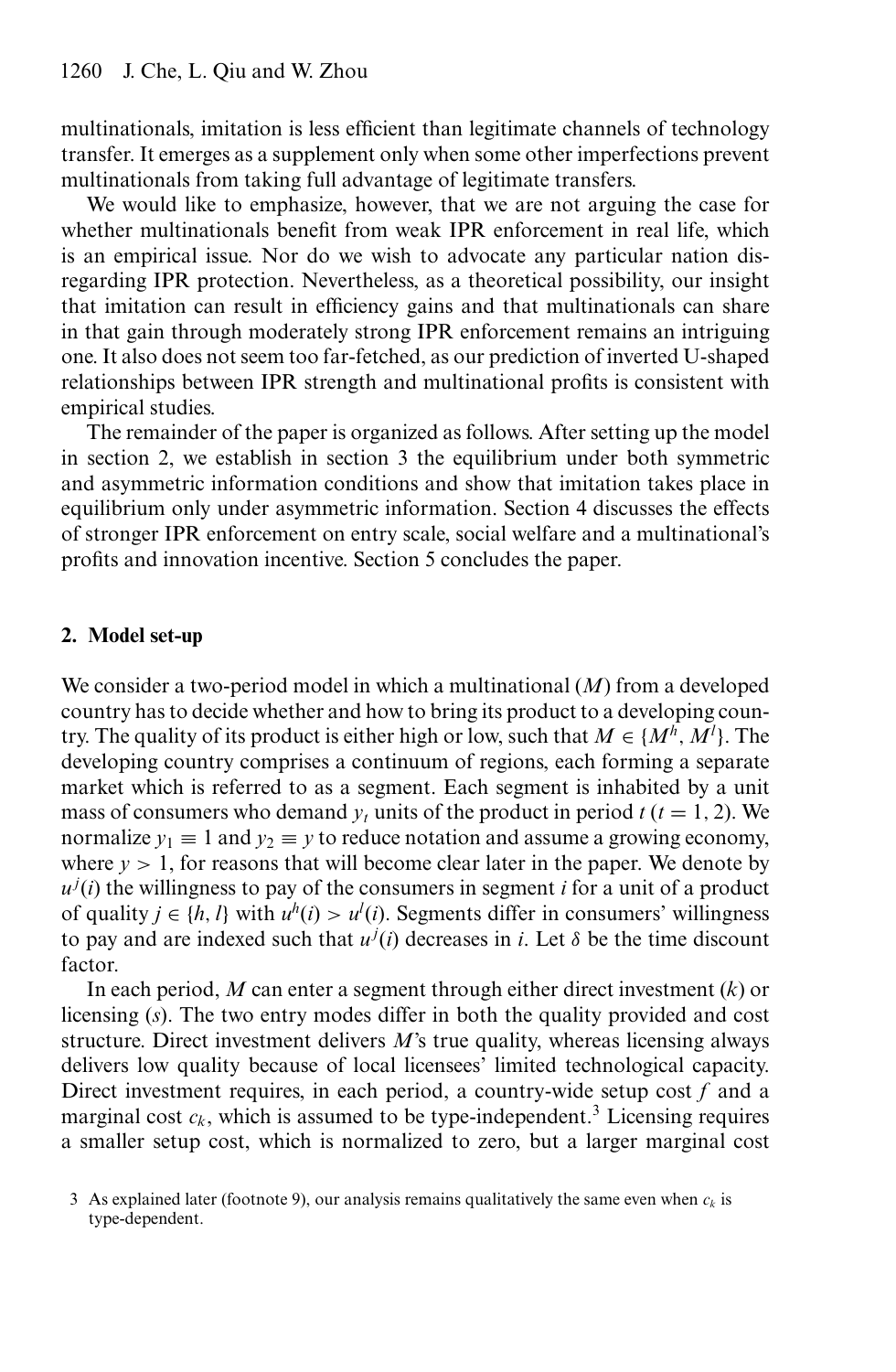because *M* has to use extra resources to manage its licensee, an independent entity. Let  $c^j$  be  $M^j$ 's marginal cost of licensing for  $j \in \{h, l\}$ . We assume the high type's licensing cost to be greater than the low type's  $(c^h > c^l > c_k)$  for the following reason. To prevent its licensee from stealing its technology, *M* has to mask it during licensing. With better technology,  $M^h$  stands to lose more from leaking its know-how than  $M<sup>l</sup>$  does and, hence, is willing to incur a greater cost in masking.4

There are numerous identical domestic firms in each segment. A domestic firm can imitate *M*'s technology at cost *c* and deliver a low quality product. We assume that such imitation is possible even in segments the multinational has chosen not to enter. To ensure that we do not trivialize the welfare implications of our analysis, we assume that although both modes offer a low-quality product, imitation is (weakly) less efficient than licensing:  $c > c<sup>h</sup>$ . The strength of IPR enforcement is represented by  $\gamma$ , the probability that an imitator will be prosecuted at the end of each period. Once caught out, the imitator must compensate *M* with its sales revenue.<sup>5</sup> In our main analysis we assume that the strength of IPR enforcement remains the same over the two periods, an assumption that will be relaxed later.

The timing of the game and the information structure are as follows. In the first period, the multinational chooses whether to enter each segment and, if it does so, whether to enter through licensing or investment. If it chooses licensing, it makes a take-it-or-leave-it offer to a randomly chosen domestic firm (*M* has all of the bargaining power because of the large number of identical domestic firms). If the offer is accepted, the licensee is entitled to use *M*'s technology at a fee to supply the product in that particular segment. If the offer is rejected, *M* does not enter that segment. In each segment, including those that the multinational has chosen not to enter, domestic firms can always engage in imitation. All imitators and the multinational's legal operation, if any, compete  $\dot{a}$  *la* Bertrand in each segment. In the second period, *M* must make a new decision regarding investment or licensing. The two periods differ in market size, as captured by *y*, and in consumers' belief concerning the multinational's type. We assume that consumers can distinguish between imitators and the multinational. However, they cannot directly observe product quality or *M*'s type.<sup>6</sup> At the beginning of the first period, consumers' *a priori* belief is that  $M = M^h$  with probability  $\rho_1$ . By the end of that period, consumers observe both *M*'s entry mode (licensing or investment) in their own segment and its entry scale (i.e., the number of segments entered by *M*)

<sup>4</sup> This idea is formalized in our working paper (Che, Qiu and Zhou 2012, CQZ).

<sup>5</sup> We assume that IPR are enforced even in the segments the multinational has not entered. Note that a convicted offender may not always make the required compensation payment in a country with weak IPR enforcement. In this regard,  $\gamma$  should be interpreted as the probability that a local copycat is caught *and* actually pays the compensation.

<sup>6</sup> This assumption can be relaxed to allow consumers to have a chance to observe product quality at the end of the first period, but the results remain qualitatively unchanged (CQZ 2012).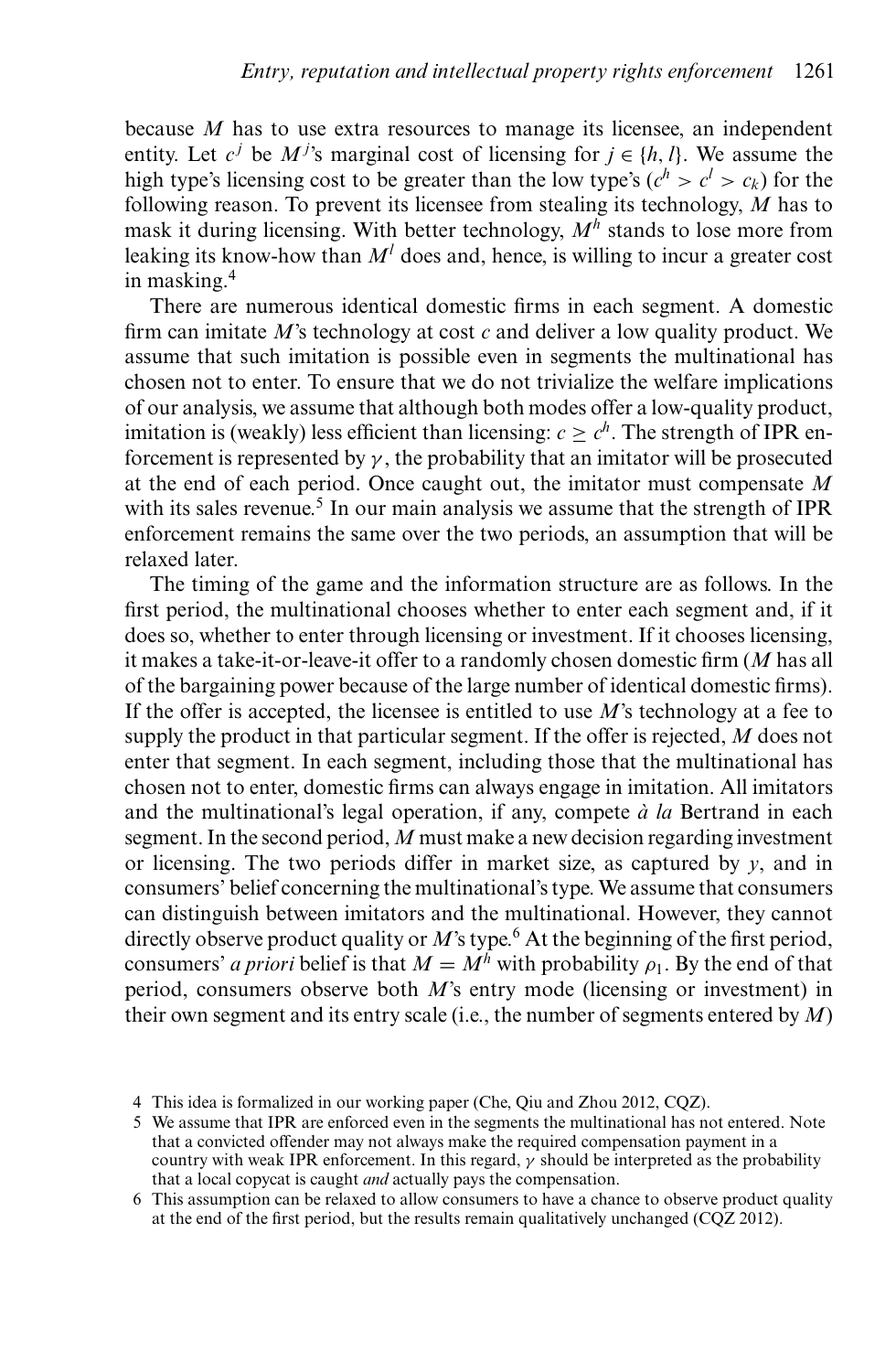through each mode in the entire country.<sup>7</sup> This information allows consumers to update their beliefs at the beginning of the second period,  $\rho_2$ . Finally, we assume that imitators have the same information structure as consumers.

# **3. The signalling equilibrium**

# *3.1. Multinational's payoff*

In period  $t$  and segment  $i$ , if an imitator is able to sell its product at price  $p$ , its expected payoff is  $(1 - \gamma)p - c$ . Competition among imitators drives the price to:

$$
p \equiv \frac{c}{1 - \gamma}.
$$

Knowing that imitators can produce only a low-quality product, consumers in segment *i* will buy from an imitator only if  $u^l(i) \geq p$ . Therefore, imitation is feasible only in segments  $i \leq x$ , where *x* is determined by:

$$
u^l(x) \equiv p.
$$

 $x$  is the index of the marginal segment in which domestic firms are indifferent between imitating and not imitating. Slightly abusing the notation, we also use *x* to denote the scale of potential imitation. Note that *x* decreases in  $\gamma$ : strengthening IPR enforcement reduces the potential scale of imitation.

If *M* enters segment  $i \leq x$  with an investment (after having sunk setup cost f), it faces competition from imitators. Consumers in segment *i* are willing to pay up to:

$$
u^{\rho_t}(i) = \rho_t u^h(i) + (1 - \rho_t) u^l(i)
$$

for *M*'s product supplied through investment when their belief is  $\rho_t$ . As *M* enjoys both a cost advantage ( $c_k < c$ ) and quality premium ( $u^{\rho_t}(i) \ge u^l(i)$ ), it can charge a price that is sufficiently low to fend off imitators in the Bertrand competition. This means that *M* will set its price *p* such that  $u^{p}(i) - p_k = u^l(i) - p$ , or  $p_k =$  $u^{p_i}(i) - u^l(i) + p$ , and its investment profit in segment  $i \leq x$  will thus be:

$$
y_t[u^{\rho_t}(i)-u^l(i)+p-c_k].
$$

If *M* enters segment  $i \leq x$  through licensing, its licensee will have to charge *p* to fight off competition from imitators. The licensee thus will earn  $v_t p$  from licensing. If the licensee does not accept the licence offer, it has the option to

<sup>7</sup> Consumers can observe the entry mode and scale because the legal operations of a multinational constitute public information.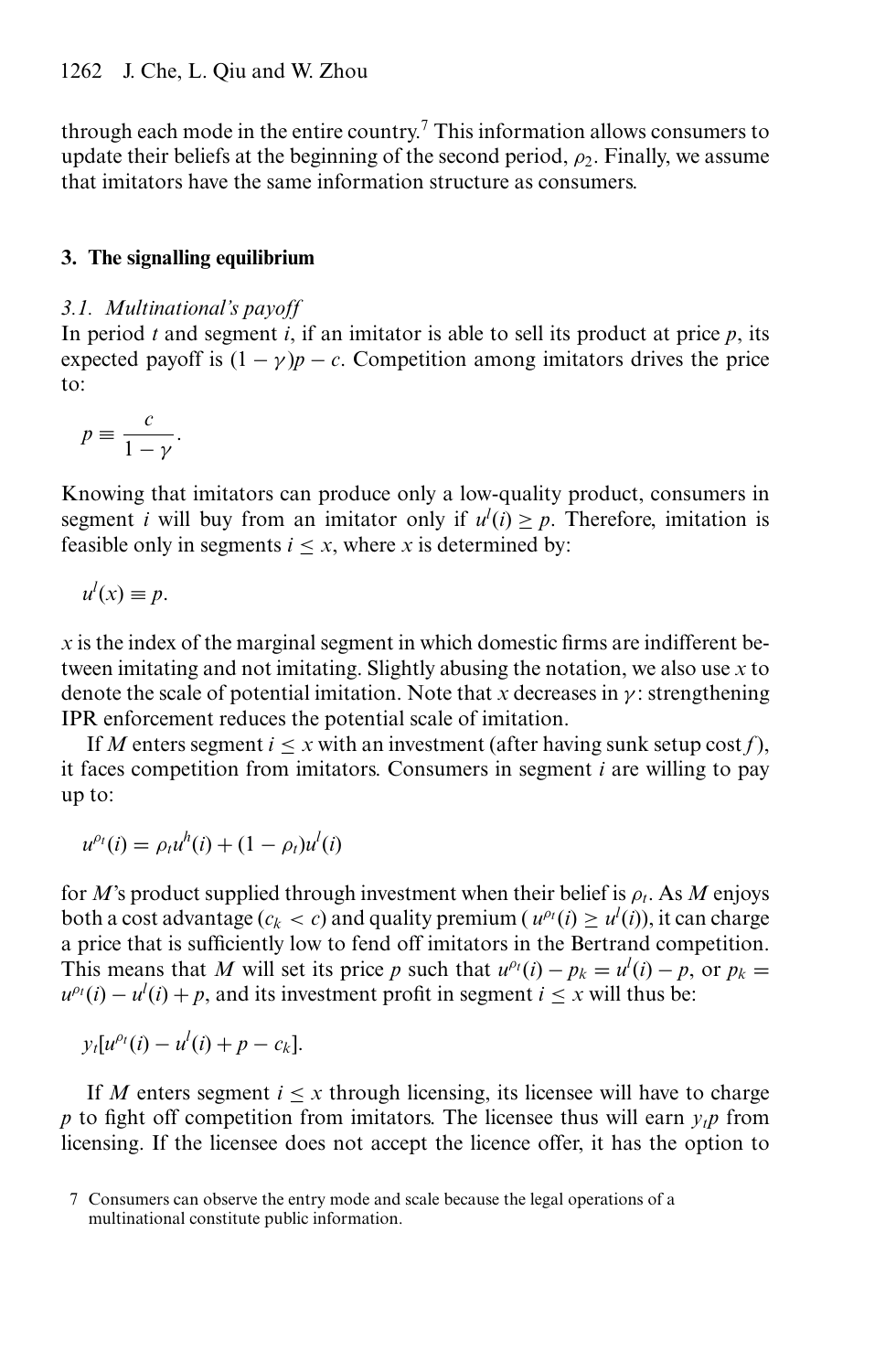| .<br>$M^{j}$ 's payoff per unit of market size in segment i and period t |                                                                                   |                                         |
|--------------------------------------------------------------------------|-----------------------------------------------------------------------------------|-----------------------------------------|
|                                                                          | Segment                                                                           |                                         |
|                                                                          | $i \leq x$                                                                        | i > x                                   |
| Investment $(k)$<br>Licensing $(s)$                                      | $u^{\rho_i}(i) - u^l(i) + \frac{c}{1-\gamma} - c_k$<br>$\frac{c}{1-\gamma} - c^j$ | $u^{\rho_i}(i) - c_k$<br>$u^l(i) - c^j$ |
| Withholding/imitation $(x)$                                              | $\frac{\gamma c}{1-\gamma}$                                                       | $\theta$                                |

TABLE 1

become an imitator and earn zero payoff. Thus, *M* will set the licensing fee at  $y_t$  and offer the licence to a random domestic firm, which will accept the offer. Accordingly, *M*'s licensing profit in segment  $i < x$  will be:

 $y_t(p-c^j)$ .

Should *M* decide to withhold from entering a segment  $i < x$ , imitation will take place, and *M*'s expected payoff will be  $v_t \gamma p$ .

In segment  $i > x$ , there is no competition from imitators. Thus, the price in segment *i* is  $u^{\rho_i}(i)$  for investment and  $u^i(i)$  for licensing, and M's profit under direct investment is:

 $y_t(u^{\rho_t}(i) - c_k)$ 

and under licensing is:

 $y_t(u^l(i) - c^j).$ 

If *M* withholds in segment *i*, it receives nothing from this segment.

Table 1 summarizes  $M^{j}$ 's payoff per unit of market size in segment *i* and period *t*. The multinational's total profit (excluding fixed cost *f* in the case of investment) is this per-unit payoff multiplied by market size  $y_t$ . As previously noted, the two periods differ in  $y_t$  and possibly  $\rho_t$ .

# *3.2. Entry decision*

Denote the entry choice made by  $M^j$  in period t by  $\{k_t^j, \sigma_t^j\}$ , where  $k_t^j$  is the measure of segments entered through direct investment and  $\sigma_t^j$  is the measure entered through licensing. Denote  $\overline{M}^j$ 's total profit in period *t* by  $\Pi_t^j$ . The entry problem faced by the multinational differs between the two periods as the firstperiod entry serves the additional function of signalling.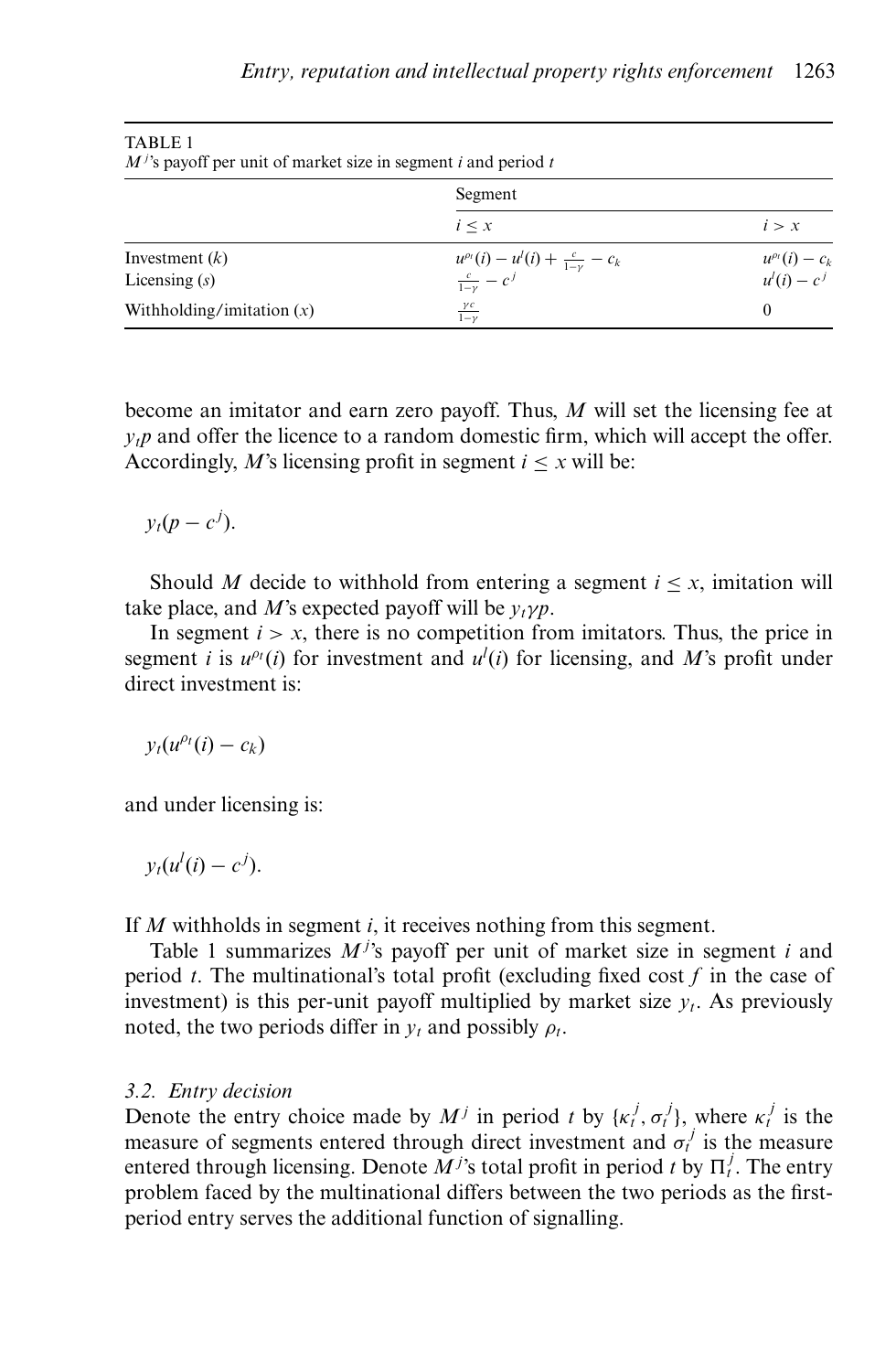#### **The second period**

In the second period, the trade-off between direct investment and licensing is the following. Direct investment requires a setup cost, *f*. However, in every segment, investment dominates licensing, as  $c_k < c^l < c^h$  and  $u^{\rho_2}(i) \ge u^l(i)$  for all *i*. Therefore, investment and licensing cannot coexist.

Suppose that  $M<sup>j</sup>$  chooses licensing. Because the licensing payoff decreases in *i*, licensing yields a non-negative profit in segment  $i \leq s^j$ , where  $s^j$  is defined by:

$$
u^l(s^j) \equiv c^j. \tag{1}
$$

As  $c^j < \frac{c}{1-\gamma}$ , we have  $s^j > x$ . Note that  $s^j$  depends on *M*'s type owing to the difference in licensing cost, and *s<sup>j</sup>* is the same for both periods. Define:

$$
\pi_s^j \equiv \int_0^x \left( \frac{c}{1-\gamma} - c^j \right) di + \int_x^{s^j} (u^l(i) - c^j) di \tag{2}
$$

as *M <sup>j</sup>* 's payoff per unit of market size under licensing. Then *M <sup>j</sup>* 's second-period profit is  $\Pi_{2,s}^j = y\pi_s^j$ .

Suppose that  $M<sup>j</sup>$  chooses investment. Similar to the foregoing analysis, direct investment generates a non-negative profit in segment  $i \leq k^{\rho_2}$ , where  $k^{\rho_2}$  is defined by:

$$
u^{\rho_2}(k^{\rho_2}) \equiv c_k. \tag{3}
$$

Because  $c_k < \frac{c}{1-\gamma}$  and  $u^{\rho_2}(i) \ge u^l(i)$ , we have  $k^{\rho_2} > x$ . Note that  $k^{\rho_2}$  depends on  $\rho_2$  but not on *j* (i.e., the true identity of *M* for a given  $\rho_2$ ). Define:

$$
\pi_k^{\rho_2} \equiv \int_0^x \left( u^{\rho_2}(i) - u^l(i) + \frac{c}{1 - \gamma} - c_k \right) di + \int_x^{k^{\rho_2}} (u^{\rho_2}(i) - c_k) di \tag{4}
$$

as *M*'s payoff per unit of market size under investment. Then *M*'s second-period profit is  $\Pi_{2,k}^{\rho_2} = y\pi_k^{\rho_2} - f$ .

The second-period entry problem for  $M<sup>j</sup>$  is therefore reduced to a choice between direct investment and licensing: max $\{\Pi_{2,k}^{\rho_2}, \Pi_{2,s}^j\}.$ 

#### **The first period**

The first-period entry profile  $\{\kappa_1, \sigma_1\}$  affects consumers' beliefs in the second period. Their off-equilibrium beliefs are assumed to follow the intuitive criterion (Cho and Kreps 1987).  $M^j$ 's first-period choice is therefore:

$$
\max_{\left\{ \kappa_1^j, \sigma_1^j \right\}} \Pi_1^j(\left\{ \kappa_1^j, \sigma_1^j \right\}) + \delta \max \left\{ \Pi_{2,k}^{\rho_2(\left\{ \kappa_1, \sigma_1 \right\})}, \Pi_{2,s}^j \right\}.
$$
 (5)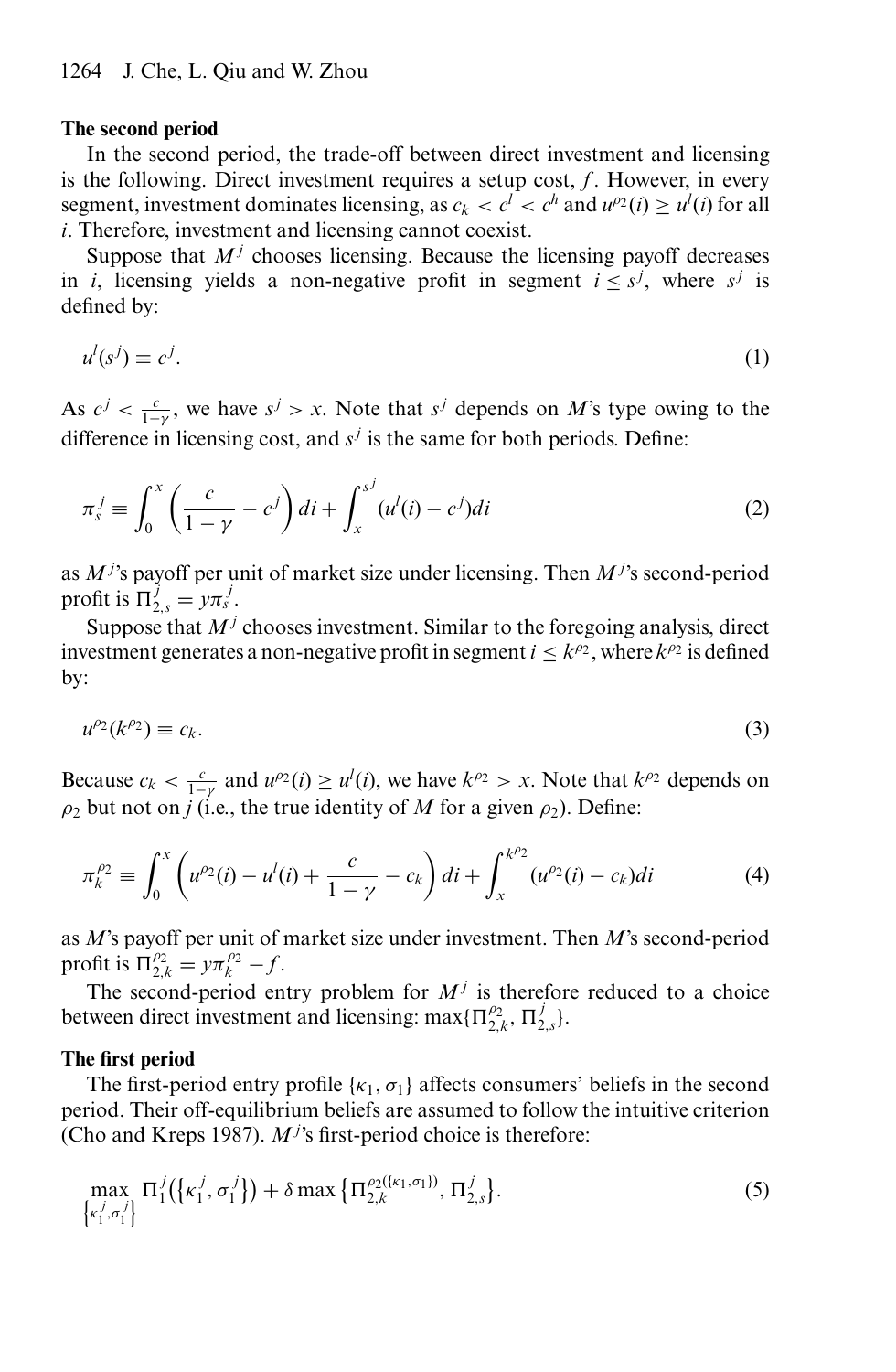For signalling purposes,  $M<sup>j</sup>$  may choose investment and licensing simultaneously in the first period, in which case we assume for the sake of simplicity that its investments are in lower-indexed segments: investment in segments  $i \in [0, \kappa_1^j]$ and licensing in segments  $i \in (\kappa_1^j, \kappa_1^j + \sigma_1^j]^8$ . A perfect Bayesian equilibrium is a pair of  $\{\{\kappa_1^h, \sigma_1^h\}, \{\kappa_1^l, \sigma_1^l\}\}\$  that solves (5) for  $j \in \{h, l\}$  simultaneously.

#### *3.3. Equilibrium under symmetric information*

As a benchmark, we first consider the case of symmetric information, i.e., *M*'s type is known to consumers. As consumers' willingness to pay and entry cost do not change over time, the entry scale of any given entry mode must be the same across the two periods:  $\kappa_1^j = \kappa_2^j = k^j$  and  $\sigma_1^j = \sigma_2^j = s^j$ , where  $k^j$  is defined by:

$$
u^j(k^j) \equiv c_k. \tag{6}
$$

As before, because  $c_k < \frac{c}{1-\gamma}$  and  $u^j(i) \ge u^l(i)$ , we have  $k^j > x$ .

Because the second-period profit is independent of  $\{\kappa_1^j, \sigma_1^j\}$ , *M*'s first-period entry simply maximizes the profit in that period. As in the second period, investment and licensing do not coexist in period 1 and, hence, the entry problem in this period is again reduced to a choice between direct investment and licensing. The equilibrium entry mode, however, may differ between the two periods, as the market size grows. Define  $\pi_k^j$  as  $M^j$ 's investment payoff per unit of market size under symmetric information:

$$
\pi_k^j \equiv \int_0^x \left( u^j(i) - u^l(i) + \frac{c}{1 - \gamma} - c_k \right) di + \int_x^{k^j} (u^j(i) - c_k) di. \tag{7}
$$

In the first period, the profit is  $\pi_k^j - f$  for direct investment and  $\pi_s^j$  for licensing. The corresponding profits in the second period are  $y\pi_k^j - f$  and  $y\pi_s^j$  respectively.

LEMMA 1. *Suppose that:*

$$
\pi_k^h < f < y(\pi_k^h - \pi_s^h). \tag{8}
$$

8 This assumption helps to simplify the exposition of our analysis. Otherwise, *M*'s entry may consist of greater dimensions (moving down the segments, the entry may be investment, licensing, then investment again and licensing again, etc.), which would greatly expand *M*'s strategy space and complicate our analysis without yielding any new insights. Note that the assumed behaviour would be optimal if  $u^h(i)$  declines with *i* faster than  $u^l(i)$ . To see why, suppose that *M* invests in segment *i* but licences in segment *i* < *i*. Let *M* swap the mode of entry between the two segments. As the entry scale of each mode remains the same, the swap does not affect consumers' posterior belief,  $\rho_2$ , and, hence,  $M$ 's second period profit. Nevertheless, its first-period profit changes by the amount of  $[\rho_1 u^h(i') + (1 - \rho_1) u^l(i') + u^l(i)]$  $[\rho_1 u^h(i) + (1 - \rho_1) u^l(i) + u^l(i')] = \rho_1 [u^h(i') - u^h(i)] - \rho_1 [u^l(i') - u^l(i)]$ , which is positive given the assumption that  $u^h(i)$  declines with *i* faster than  $u^l(i)$ . Thus, M is better off with the swap.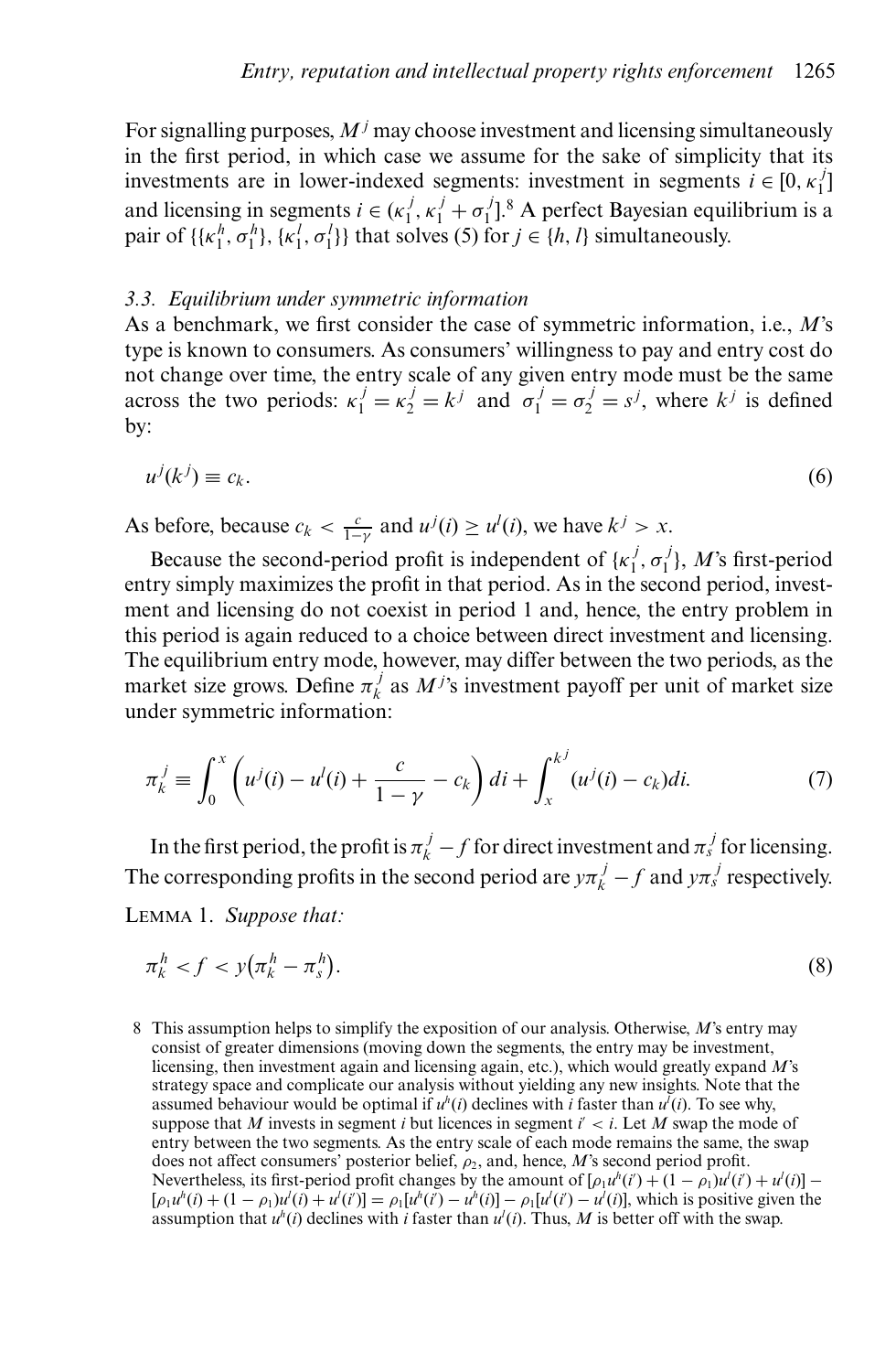*Under symmetric information, both types of M licence in the first period. In the second period, M<sup>h</sup> chooses direct investment, whereas M<sup>l</sup> chooses direct investment if*  $f \leq y(\pi_k^l - \pi_s^l)$ *, and licensing otherwise.* 

Condition (8) characterizes a growing economy, the size of which is too small in the first period for investment to be profitable even for  $M<sup>h</sup>$  but becomes much larger in the second period, such that  $M<sup>h</sup>$  finds investment more profitable than licensing. To simplify the exposition and focus on our scenario of interest, we assume throughout the remainder of the paper that condition (8) holds. Because  $\pi_k^l < \pi_k^h$ , if investment is unprofitable for  $M^h$  in the first period, it must also be unprofitable for  $M^l$ . Note that because  $M$  always operates beyond the marginal segment in which imitators are indifferent between entering and not entering, imitation does not take place in equilibrium.

We now consider the effects of strengthening IPR enforcement under symmetric information. For a given entry mode, *M*'s entry scale is determined by its zero-profit condition and is independent of  $\gamma$ . In every segment that *M* enters, the social benefit and social cost of supplying *M*'s product are also independent of  $\gamma$ . The presence of imitators merely reduces the rent that *M* enjoys. As the reduction in *M*'s rent (which equals  $u^l(i) - \frac{c}{1-\gamma}$ ) is the same whether it enters through investment or licensing,  $\pi_k^j - \pi_s^j$  is independent of  $\gamma$  for either type of multinational. Therefore, IPR strength does not affect the equilibrium choice of entry mode. In sum, stronger IPR enforcement does not change social welfare.

*M*'s profits, however, are improved by stronger IPR enforcement:

$$
\frac{d\pi_k^j}{d\gamma} = \frac{d\pi_s^j}{d\gamma} = \int_0^x \frac{c}{(1-\gamma)^2} di + (p(\gamma) - u^l(x)) \frac{dx}{d\gamma}
$$

$$
= \int_0^x \frac{c}{(1-\gamma)^2} di,
$$

which is positive when  $x > 0$ . Stronger IPR enforcement has two effects. First, it raises imitators' break-even price  $p(y)$ , which allows  $M<sup>j</sup>$  to charge consumers a higher price. Second, it reduces the scale of potential imitation (*x*). The second effect is muted, however, because in the marginal segment in which imitators are indifferent between entering and not entering, their break-even price equals consumers' willingness to pay,  $p(\gamma) = u^l(x)$ , and thus  $M^j$  loses no profits because of the threat of imitation.

PROPOSITION 1. *Under symmetric information, IPR violations never take place in equilibrium. Stronger IPR enforcement does not affect social surplus or entry choice but (weakly) improves the multinational's profits.*

The last property, i.e., that the multinational's profits increase with IPR strength, justifies the conventional wisdom in an environment in which information is symmetric. It is worth emphasizing that no matter how weak the IPR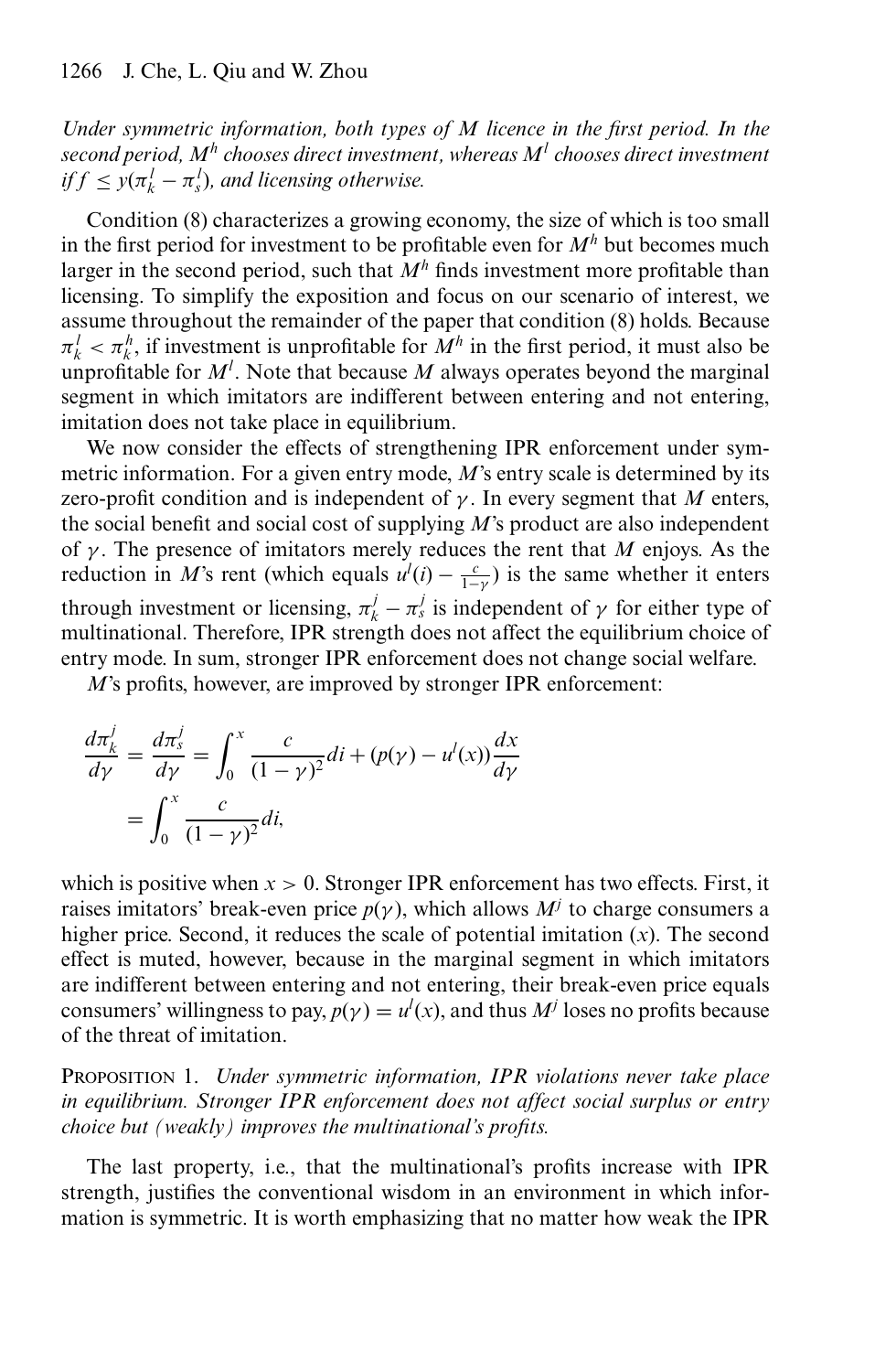enforcement is, imitation will never take place in equilibrium in such an environment. With a cost advantage and quality premium (when *M<sup>h</sup>* enters through direct investment), *M* is able to outprice imitators through competition. The absence of equilibrium imitation arises not from the nature of Bertrand competition but rather from the numerous copycats competing with one another. Our result holds even under Cournot competition. The consequences of weak IPR enforcement lie not in any observed IPR violations but in *M*'s lower profits resulting from the threat of potential imitation.

## *3.4. Equilibrium under asymmetric information*

We now turn to the main focus of this paper: reputation concerns arising from information asymmetry. A better reputation enables a multinational to charge a higher price when it enters through direct investment in the second period. As a result, both multinational types may try to establish a better reputation by carefully choosing their first-period entry profile. In particular, *M<sup>l</sup>* may attempt to mimic  $M^h$ 's entry choice, and, in response,  $M^h$  may adopt an entry profile that distances it from *M<sup>l</sup>* .

 $M<sup>l</sup>$  will be discouraged from mimicking  $M<sup>h</sup>$ 's entry profile if being itself produces a better payoff:

$$
\pi_s^l + \delta \max \left\{ y \pi_k^l - f, y \pi_s^l \right\} \ge \Pi_1^l \left( \left\{ \kappa_1^h, \sigma_1^h \right\} \right) + \delta \left( y \pi_k^h - f \right). \tag{9}
$$

Note that the second term on the right-hand side,  $\delta(y\pi_k^h - f)$ , is the low type's second-period payoff when it successfully convinces consumers that it is a high type. The following condition, which we assume throughout the rest of the paper, ensures that it is feasible for *M<sup>h</sup>* to distance itself from *M<sup>l</sup>* :

$$
\pi_s^l - \gamma \, \text{xp} \ge \delta \, \text{y} \big( \pi_k^h - \pi_k^l \big),\tag{10}
$$

where  $\gamma x p = \int_0^x \gamma p d\tau$  is the multinational's payoff should it withdraw completely. The right-hand side of (10) is the upper bound of the return that  $M<sup>l</sup>$  obtains by successfully convincing consumers that it is  $M^h$ . The left-hand side is the maximal cost that  $M^h$  can impose on  $M^l$  by choosing to withhold its entry completely in the first period. When (10) holds, it is feasible for  $M<sup>h</sup>$  to choose an entry profile (by withholding from enough segments) in period 1 that *M<sup>l</sup>* will find unprofitable to mimic.

Given such feasibility, we now turn to  $M^h$ 's incentive to separate itself from  $M^l$ . With a particular entry profile  $\{\kappa_1, \sigma_1\}$  and posterior belief  $\rho_2$ ,  $M^j$ 's two-period total profit is:

$$
\Pi^{j}(\{\kappa_1, \sigma_1\}, \rho_2) \equiv \Pi_1^{j}(\{\kappa_1, \sigma_1\}) + \delta \max \{y \pi_k^{\rho_2} - f, y \pi_s^{j}\}.
$$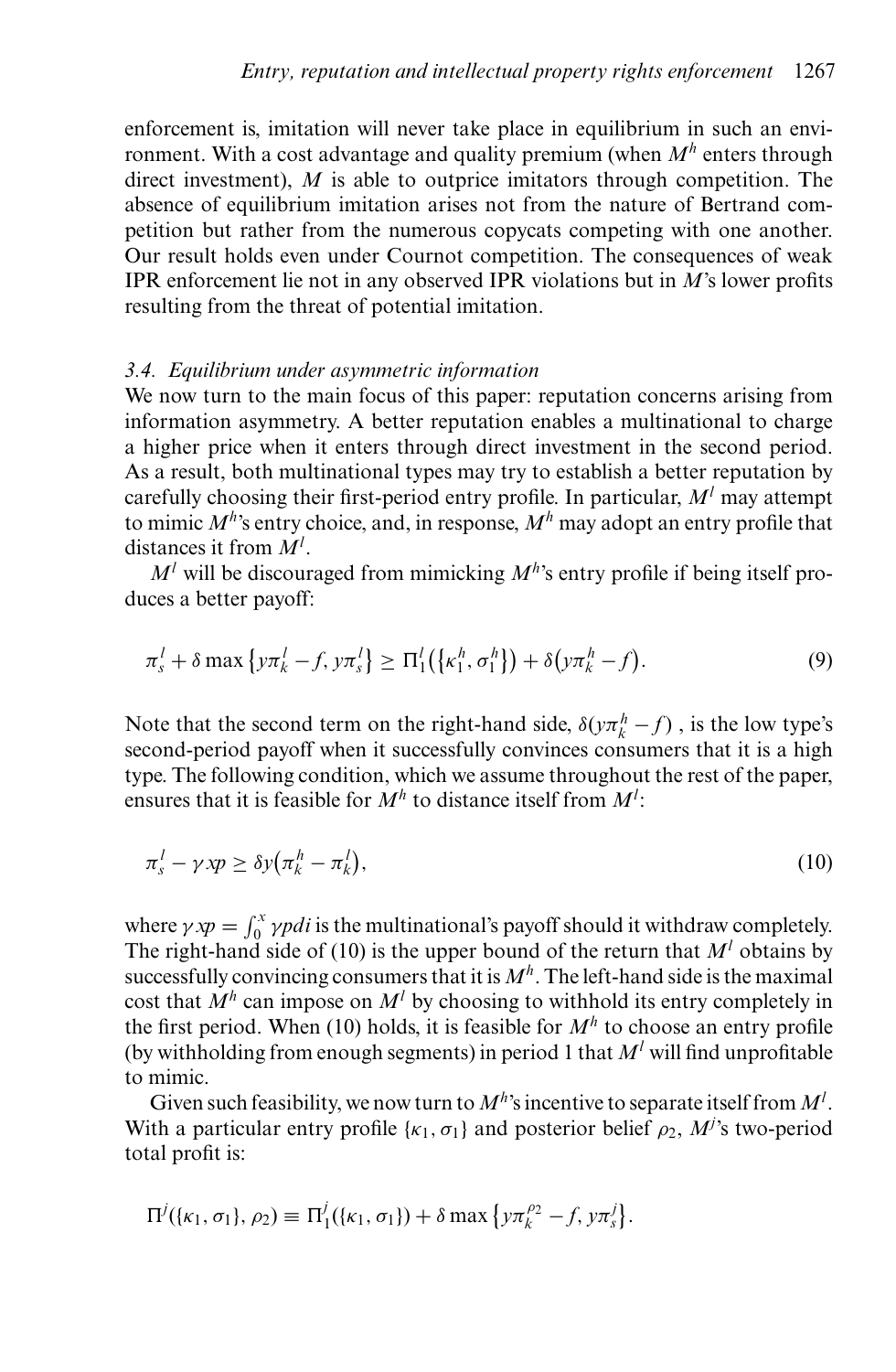The marginal return to a better reputation is  $\frac{\partial \Pi^j}{\partial \rho_2}$ . When  $\rho_2$  is sufficiently large, both types undertake direct investment in the second period, in which case they enjoy the same marginal return:

$$
\frac{\partial \Pi^h}{\partial \rho_2} = \frac{\partial \Pi^l}{\partial \rho_2} = \delta y \frac{\partial \pi_k^{\rho_2}}{\partial \rho_2}.
$$

Because direct investment in the first period gives the two types the same payoff, the marginal cost of reputation through period-1 investment is the same for both:

$$
\frac{\partial \Pi^h}{\partial \kappa_1} = \frac{\partial \Pi^l}{\partial \kappa_1}.
$$

The marginal cost of reputation through licensing differs, however:

$$
\frac{\partial \Pi^j}{\partial \sigma_1} = \begin{cases} c - c^j > 0, & \text{if } \sigma_1 \leq x; \\ u^l(\sigma_1) - c^j \geq 0, & \text{if } \sigma_1 \in (x, s^j]; \\ u^l(\sigma_1) - c^j < 0, & \text{if } \sigma_1 > s^j. \end{cases}
$$

In particular,  $c^h > c^l$  implies that:

$$
\frac{\partial \Pi^h}{\partial \sigma_1} < \frac{\partial \Pi^l}{\partial \sigma_1}, \ \forall \sigma_1.
$$

 $M<sup>h</sup>$  is able to command an advantage over  $M<sup>l</sup>$  in paying for a better reputation in two situations. The first is when  $\sigma_1 \in (s^h, s^l)$ , in which case a marginal reduction in licensing scale benefits  $M^h$  but hurts  $M^l$ . The second is when  $\sigma_1 \leq s^h$ , in which case a marginal reduction in licensing scale costs *M<sup>h</sup>* less than it costs *M<sup>l</sup>* .

The foregoing discussion establishes the single-crossing property: there exists  $\sigma_1 \leq s^l$ , such that maintaining a better reputation through a reduction in licensing scale is less costly for  $M^h$  than for  $M^l$ . Given the feasibility condition (10), there therefore exists  $s^* > 0$ , such that (9) holds in equality at  $\{\kappa_1^h, \sigma_1^h\} = \{0, s^*\}$ :

$$
\pi_s^l - \Pi_1^l(\{0, s^*\}) \equiv \Delta,\tag{11}
$$

where:

$$
\Delta \equiv \delta \left( y \pi_k^h - f \right) - \delta \max \left\{ y \pi_k^l - f, y \pi_s^l \right\} \tag{12}
$$

is the return to  $M^l$  from mimicking  $M^h$ . In (11) and (12),  $\pi_s^l$  is given by (2),  $\pi_k^l$  is given by (7) and:

$$
\Pi_1^l(\{0, s^*\}) = \begin{cases} \int_0^x (p(\gamma) - c^l)di + \int_x^{s^*} (u^l(i) - c^l)di & \text{for } s^* > x; \\ \int_0^{s^*} (p(\gamma) - c^l)di + \int_{s^*}^x \gamma p(\gamma)di & \text{for } s^* \leq x. \end{cases}
$$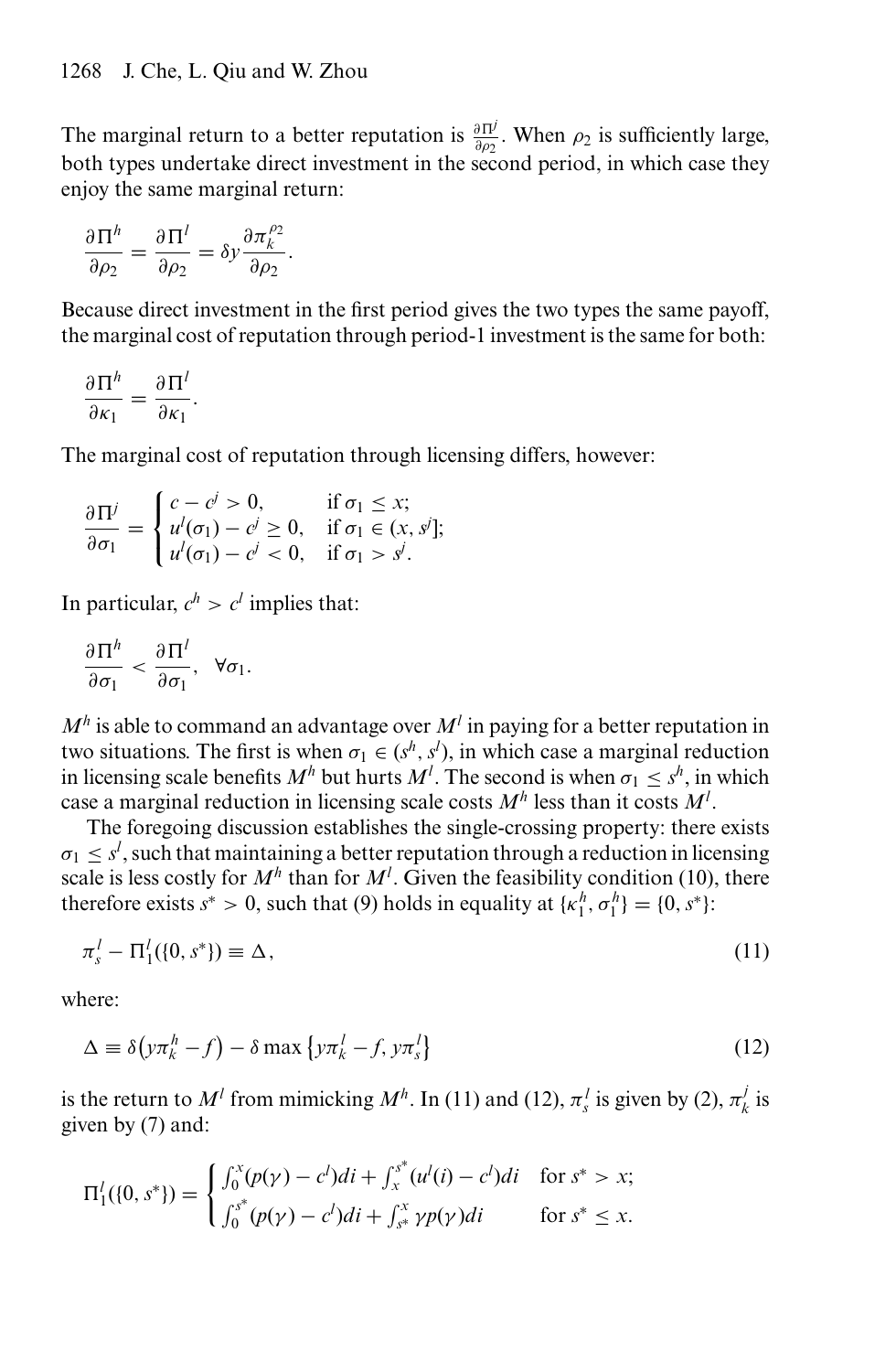We are now ready to present one of the key results of this paper.

PROPOSITION 2. *There exists a unique and separating equilibrium, where, in the first period, M<sup><i>l*</sup> *licences in s<sup><i>l*</sup> *segments and M<sup>h</sup> licences in* min{*s*<sup>\*</sup>, *s*<sup>h</sup>} *segments.* 

The formal proof of proposition 2 is relegated to the appendix, but its intuition can be simply explained. Because  $M^h$  and  $M^l$  differ only in their licensing costs,  $M<sup>h</sup>$  is unable to distance itself from  $M<sup>l</sup>$  via direct investment alone. Because investment is unprofitable in the first period, any combination of investment and licensing is dominated by a combination of withholding and licensing. No pooling equilibrium exists because by choosing a licensing scale below *sl* , *M<sup>h</sup>* commands an advantage over  $M<sup>l</sup>$  in paying for a better reputation. In a separating equilibrium, knowing that its type will be fully revealed in the second period, *M<sup>l</sup>* enters fully (i.e.,  $s^l$  segments) in period 1, as it does in the benchmark case. To separate itself from  $M^l$ ,  $M^h$  chooses  $s^*$  when  $s^* < s^h$ . If  $s^* \geq s^h$ ,  $M^h$  will simply choose  $\{0, s^h\}$  to maximize its first-period profit, as  $M^l$  will make no attempt to mimic  $M^{h}$ 's entry profile.<sup>9</sup>

From proposition 2, it is straightforward to derive the following result.

PROPOSITION 3. *IPR violation takes place in equilibrium if and only if*  $M = M<sup>h</sup>$ *and*  $s^* < x$ , and it takes place in period 1 in segments  $i \in [s^*, x]$ .

Recall that imitation is never observed when information is symmetric. Proposition 3 highlights the reason for *equilibrium* imitation: the strategic withholding of entry by the multinational in an attempt to maintain its reputation, which in turn allows imitators to survive in the market. A unique feature of this paper is that IPR violations take place in equilibrium despite the possibility of licensing. The existing literature generates equilibrium imitation by assuming away the possibility of licensing, which we consider unrealistic. By introducing reputation concerns, we are able to show how IPR violations may emerge in equilibrium in an environment that allows the multinational to licence to potential imitators.

For the remainder of the paper, we refer to the case of*s*<sup>∗</sup> > *x* as a *non-imitation equilibrium* and to that of  $s^* \leq x$  as an *imitation equilibrium*. We first identify the factors that affect the extent of IPR violations. Suppose that  $u^j(i)$  can be shifted up by parameter  $\theta^j$  for  $j \in \{h, l\}$  for all *i* and that  $\delta = \frac{1}{1+r}$  is the discount factor corresponding to an interest rate *r*. Condition (11) reveals the following.

<sup>9</sup> For simplicity, we assume that  $c_k$  does not depend on  $M$ 's type, although the results remain the same even if it does. In equilibrium, *M* enters in the first period through licensing such that the investment cost  $c_k$  does not matter. In the second period,  $M$ 's type is fully revealed through signalling and, thus,  $c_k$  affects only  $M$ 's payoff without qualitatively changing any results reported in the propositions. If  $c_k$  depends on *M*'s type, *M* may signal its type in the first period through investment rather than withholding licensing scale. However, as noted, withholding in a given segment (which gives *M* a positive payoff) always dominates investment in that segment (which gives *M* a negative payoff because of the limited market size in period 1). Finally, in the incentive-compatibility condition (equations (11) and (12)), the expression of  $\Delta$  will change if  $c_k$ is type-dependent, but  $\Delta$  will continue to be independent of enforcement strength  $\gamma$ , and thus all of the comparative static results remain unchanged.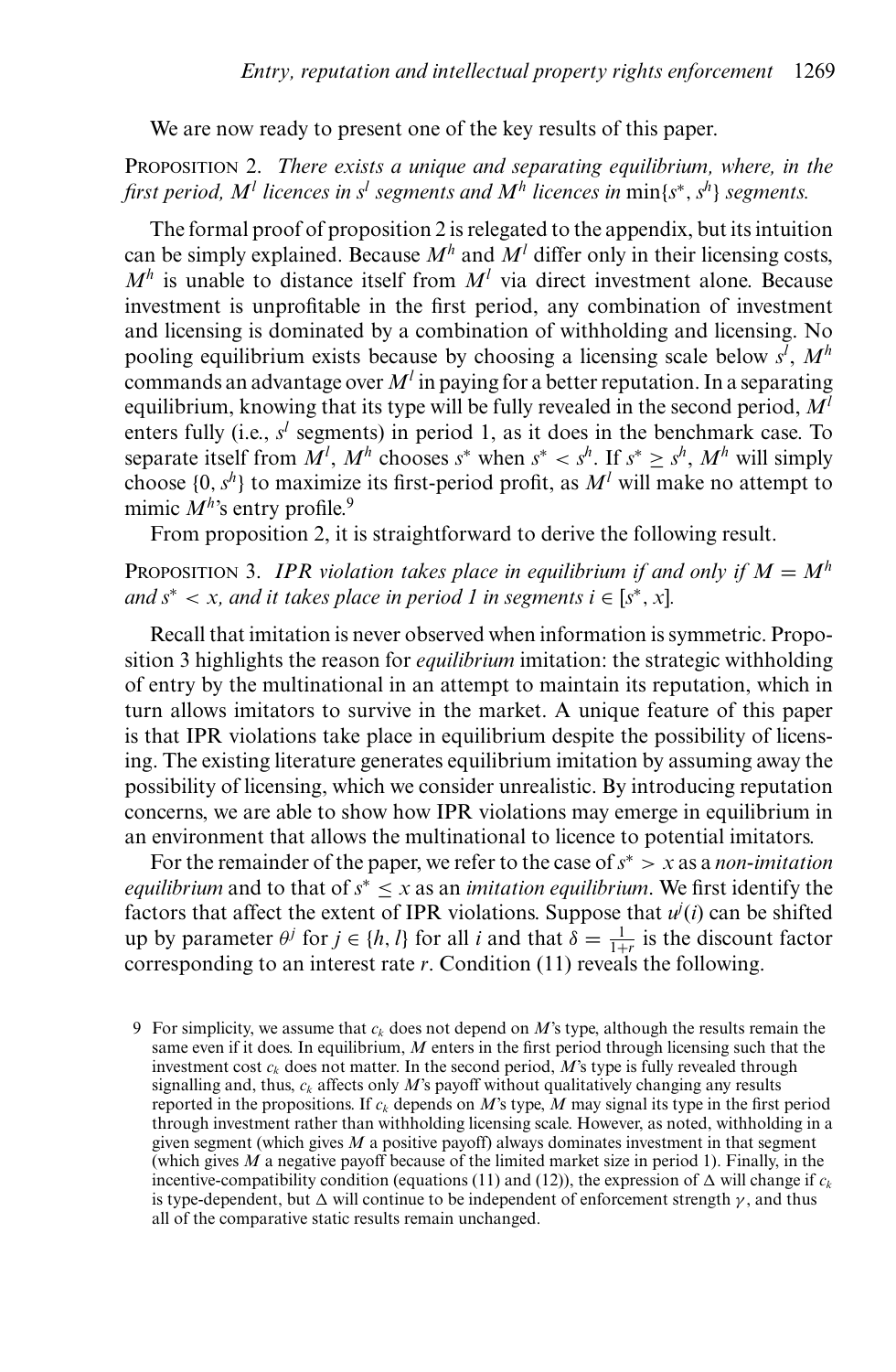# PROPOSITION 4. *In an imitation equilibrium, the scale of IPR violations increases*  $i$ *n*  $y$  *and*  $\theta$ <sup>*h*</sup> *and decreases in r and*  $\theta$ <sup>*l</sup>.*</sup>

Proposition 4 suggests that more IPR violations will be observed in an economy with a higher growth rate, lower interest rate, or larger quality premium (higher  $\theta^h$  or lower  $\theta^l$ ). A rapidly growing economy that expands the product market substantially in the future increases the return to a good reputation, thus enhancing the incentive for  $M^l$  to mimic  $M^h$  unless  $M^h$  withdraws its entry further to increase the cost of mimicking. As *M<sup>h</sup>* withdraws further, it leaves more room for IPR violations. Likewise, a lower interest rate in a growing economy increases the present discounted value of a good reputation, forcing  $M<sup>h</sup>$  to further withdraw its entry to prevent  $M<sup>l</sup>$  from mimicking it. A quality premium does not increase IPR violations because imitated products can be priced at a higher amount. In our model, imitators are assumed to be competitive, and, as a result, they price at their marginal cost (adjusted by the probability of IPR enforcement) without any direct effect of a higher quality premium. Instead, a larger quality premium enhances the return to a good reputation, which, as in the case of a higher growth rate or lower interest rate, induces  $M<sup>h</sup>$  to further withdraw its entry, leaving more room for imitation.

#### **4. The effects of strengthening IPR enforcement**

Having established the equilibrium under asymmetric information, we now examine the effects of strengthening IPR enforcement (i.e., a larger  $\gamma$ ) on *M*'s entry scale and profits and social welfare. We begin with the following observations. First, because IPR enforcement does not alter consumers' valuation of the multinational's product, it exerts its influence only through the operating decisions of the two types of *M* and their imitators. Second, in a separating equilibrium, the types are fully revealed in the second period. Thus, as discussed in the symmetric information case, the second-period entry decisions of both types of *M* are independent of  $\gamma$ . Third, the first-period choice made by  $M^l$  is also unaffected. Only the first-period licensing scale of  $M^h$  is subject to change. Fourth, because  $x < \min\{s^l, k^h, k^l\}$  and stronger enforcement in the second period exerts an influence only through x, the marginal gain of reputation,  $\Delta$ , is independent of γ . This last observation implies that the change in *M<sup>h</sup>*'s first-period licensing scale must come from the marginal cost of reputation, i.e., the left-hand side of equation (11).

Consider first a non-imitation equilibrium  $(s^* > x)$ , in which case equation (11) becomes:

$$
\int_{s^*}^{s^l} (u^l(i) - c^l)di = \Delta.
$$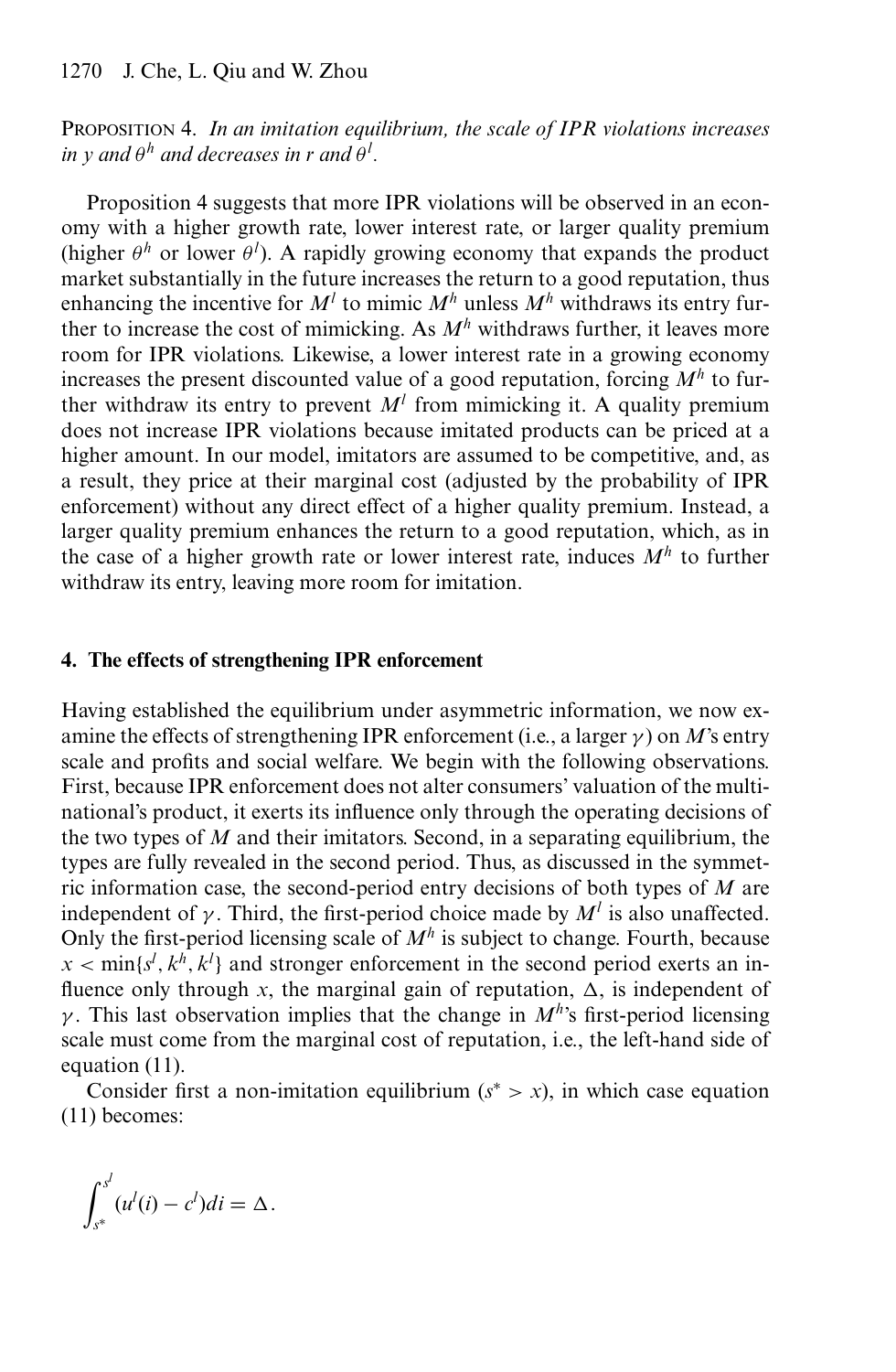Neither side of the equation involves  $\gamma$ , and thus equilibrium entry scale  $s^*$ does not depend on  $\gamma$ . Because stronger enforcement makes it more costly for domestic firms to imitate *M*'s product, the imitators' price (*p*) is higher and the imitation scale  $(x)$  is smaller. These two effects affect  $M<sup>h</sup>$  and  $M<sup>l</sup>$  symmetrically when  $s^*$  is beyond *x*, and thus the incentive compatibility constraint remains intact. As *x* retreats, inequality  $s^* > x$  continues to hold, so  $M^h$  and  $M^l$  still operate beyond *x*. The retreat of *x* will therefore have no effect on *M*'s profit at the margin, but its profits inside the margin will increase owing to a higher *p*, as in the case of symmetric information. Given that the entry scale of both types of *M* remains the same in both periods and is larger than that of potential imitation, it is straightforward to conclude that social welfare must also remain the same.

PROPOSITION 5. *In a non-imitation equilibrium, stronger IPR enforcement increases the profits of both M<sup>h</sup> and M<sup>l</sup> but has no effect on their entry decisions or social welfare.*

Now consider an imitation equilibrium ( $s^* \leq x$ ), in which case (11) becomes:

$$
\int_{s^*(\gamma)}^x (c - c^l) \, di + \int_x^{s^l} (u^l(i) - c^l) \, di = \Delta \,. \tag{13}
$$

Because *x* is a function of  $\gamma$ ,  $s^*$  must also depend on  $\gamma$ . Strengthening IPR enforcement has two asymmetric effects on  $M<sup>h</sup>$  and  $M<sup>l</sup>$ , as the former operates inside the margin in which imitators operate  $(s^* < x)$ , whereas the latter operates beyond that margin  $(s^l > x)$ . The rising imitation price allows  $M^l$  to raise its payoff dollar by dollar in segment  $i \in (s^*, x]$  but allows  $M^h$  to increase its payoff only through successful litigation, i.e., only with probability  $\gamma$ . A smaller imitation scale does not affect  $M^{l}$ 's payoff, but it reduces  $M^{h}$ 's, as  $M^{h}$  collects compensation from fewer segments in which imitation takes place. Hence stronger IPR enforcement increases *M<sup>l</sup>* 's profits more than *M<sup>h</sup>*'s (if *M<sup>h</sup>*'s profits increase at all). As a result, the incentive compatibility constraint must become slack, allowing  $M<sup>h</sup>$  to expand *s*<sup>\*</sup>. Formally, we differentiate both sides of (13) with respect to γ to get:

$$
(c - c^{l})\frac{ds^{*}}{d\gamma} + (u^{l}(x) - c)\frac{dx}{d\gamma} = 0.
$$
 (14)

Because  $u^l(x) = p > c$  and  $\frac{dx}{dy} < 0$ , we have:

$$
\frac{ds^*}{d\gamma} > 0.
$$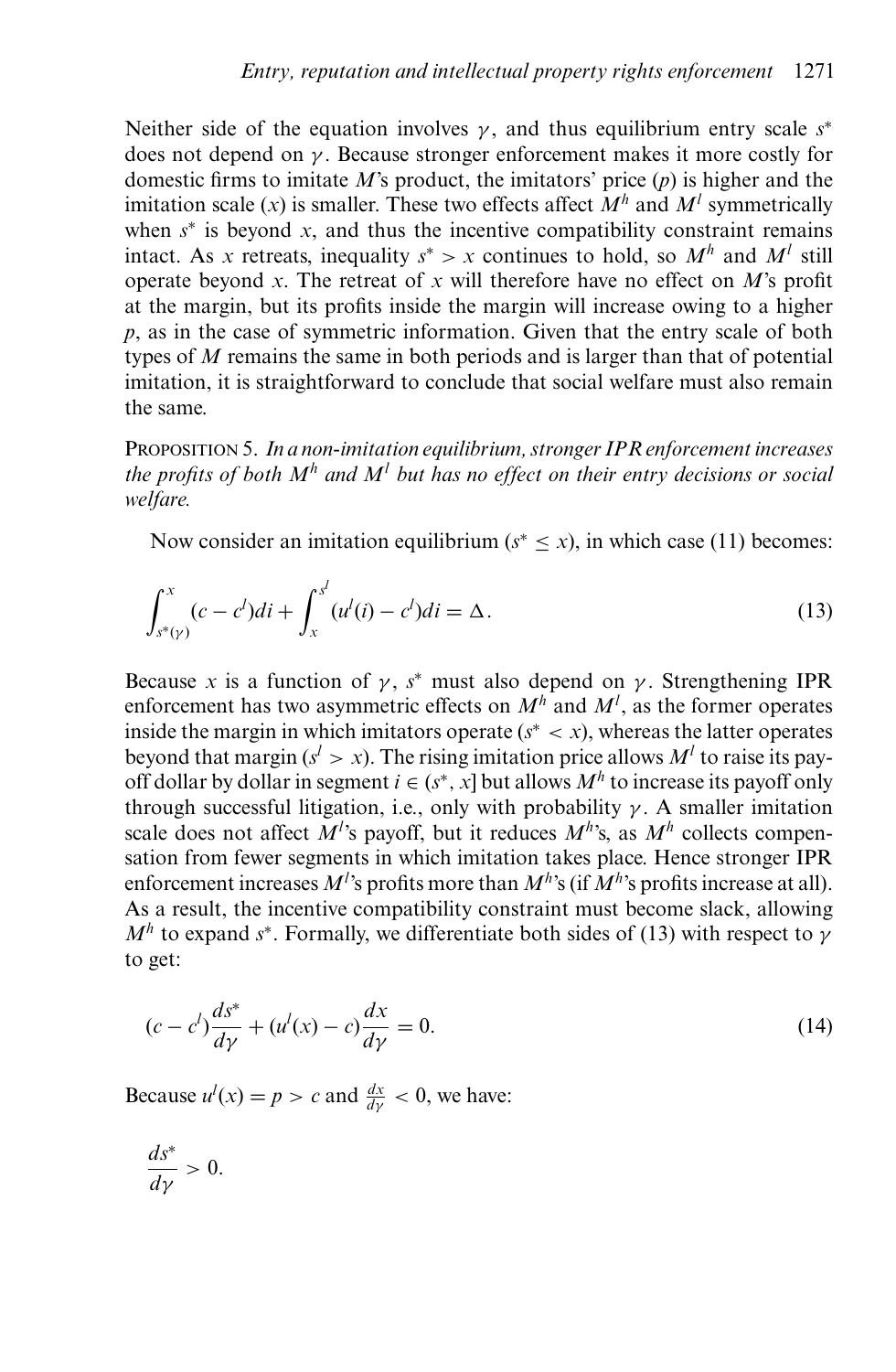PROPOSITION 6. *(Entry Scale) In an imitation equilibrium, stronger IPR enforcement increases Mh's first-period entry scale but has no effect on Ml 's first-period entry scale or either type's second-period entry decision.*

We turn next to social welfare. An increase in *s*<sup>∗</sup> is accompanied by a decrease in *x*: some of the segments previously served by imitators are now served by legally licensed products from  $M^h$ , whereas others are no longer served at all. The first change brings an efficiency gain, as legal licensing is less costly than imitation. The second change, however, results in an efficiency loss. Imitation creates a social surplus even though it violates *M*'s property rights. Under symmetric information, imitation does not take place in equilibrium, and a decrease in *x* merely reduces the competition *M* faces without any effect on social welfare. Under asymmetric information, in contrast,  $M<sup>h</sup>$  chooses not to serve certain segments. In an imitation equilibrium, some of these unserved segments are served by imitators, which represents a social gain. A smaller *x* reduces this social gain.

To determine the net effect on social welfare, let  $W_1^h$  denote the first-period social welfare for *M<sup>h</sup>*:

$$
W_1^h = \int_0^{s^*(y)} (u^l(i) - c^h)di + \int_{s^*(y)}^{x(y)} (u^l(i) - c)di.
$$

Making use of (14) we obtain:

$$
\frac{dW_1^h}{d\gamma} = (c - c^h) \frac{ds^*}{d\gamma} + (u^l(x) - c) \frac{dx}{d\gamma}
$$
  
= 
$$
(c^l - c^h) \frac{ds^*}{d\gamma} < 0.
$$
 (15)

Therefore, the efficiency loss resulting from a smaller *x* always outweighs the efficiency gain resulting from a larger *s*<sup>∗</sup>, and thus first-period social welfare decreases with  $\gamma$  when  $M = M^h$ . Because IPR strength does not affect first-period welfare when  $M = M^l$  or second-period welfare for both types, we conclude that the two-period total expected social welfare must decline.

PROPOSITION 7. *(Welfare) In an imitation equilibrium, strengthening IPR enforcement reduces social welfare.*

It is well known that, holding constant a multinational's incentive to innovate, stronger IPR protection results in social welfare loss because it allows distortionary monopoly pricing. By assuming unit demand, this paper stays away from such an effect, and the welfare loss arises for an entirely different reason. From (14) and (15), we know that efficiency loss  $u^l(i) - c$  equals the acquired incentive for  $M^l$  to mimic  $M^h$ , whereas efficiency gain  $c - c^h(i)$  is smaller than the acquired disincentive,  $c - c^l(i)$ , for  $M^l$  not to mimic  $M^h$ , as  $M^h$  faces a larger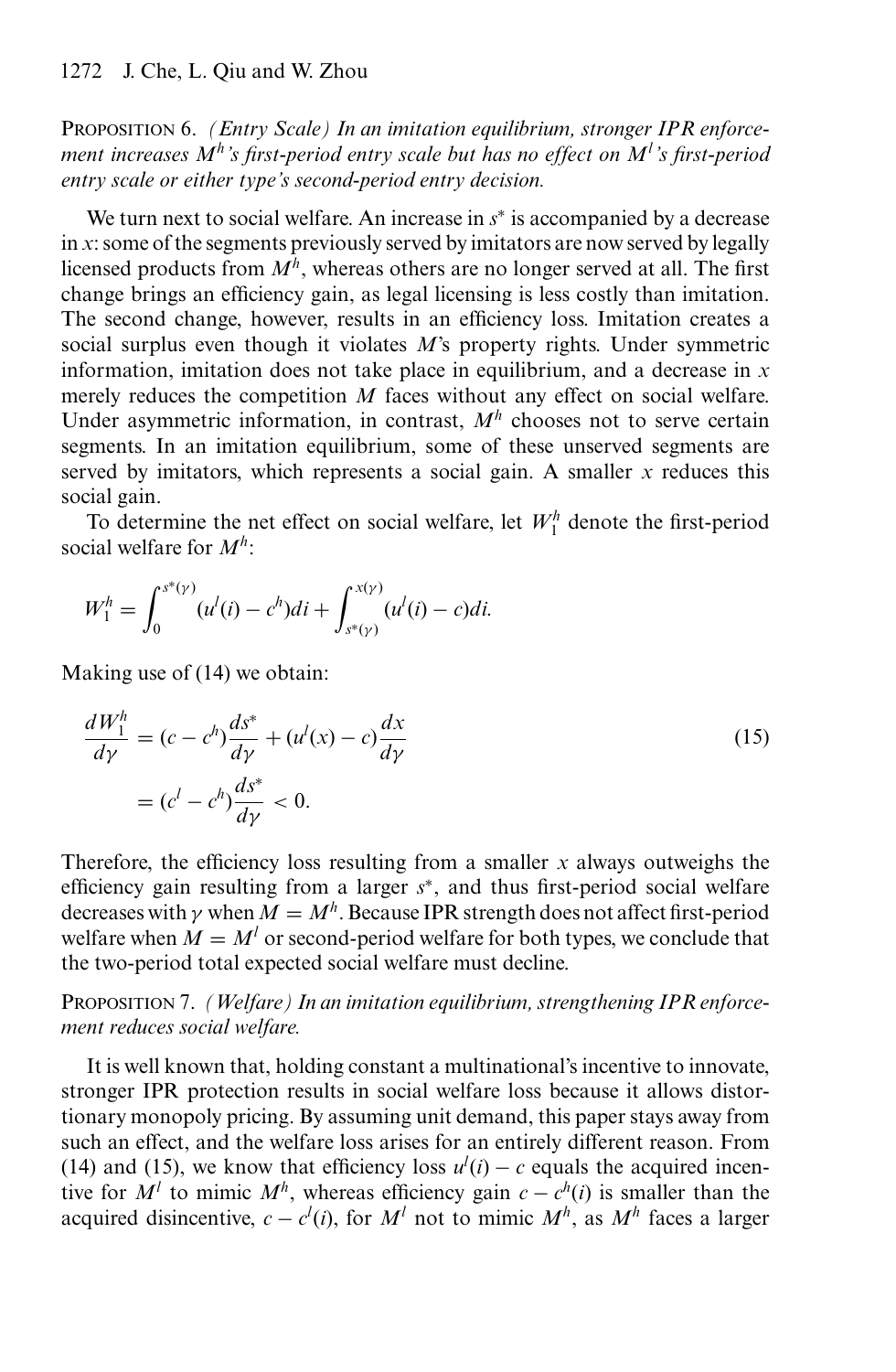licensing cost. When IPR enforcement becomes stronger, *s*<sup>∗</sup> must respond to the reduction in  $x$  to keep the acquired incentive in balance with the acquired disincentive. Therefore, social welfare must decrease.

Finally, we analyze how better IPR enforcement influences a multinational's profits and hence its incentive to innovate. When  $s^* \leq x$ ,  $M^l$ 's operating scale exceeds that of imitators in both periods, and thus stronger IPR enforcement raises *M<sup>l</sup>* 's profits, as in the benchmark case. Similarly, *M<sup>h</sup>*'s second-period profits also increase:  $\frac{d(y\pi_k^h - f)}{dy} = y \int_0^x \frac{c}{(1-y)^2} di > 0$ . *M*<sup>*h*</sup>'s first-period profit is:

$$
\Pi_1^h(\{0, s^*\}) = \int_0^{s^*(\gamma)} (p(\gamma) - c^h) dt + \int_{s^*(\gamma)}^{x(\gamma)} \gamma p(\gamma) dt.
$$

Differentiating this profit with respect to  $\gamma$ , we obtain:

$$
\frac{d\Pi_1^h(\{0, s^*\})}{d\gamma} = (c - c^h)\frac{ds^*}{d\gamma} + \int_0^x \frac{c}{(1 - \gamma)^2} dt + \gamma p \frac{dx}{d\gamma}.
$$

This expression reveals three effects that stronger IPR enforcement has on *M<sup>h</sup>*'s first-period profit. First, it expands *s*<sup>∗</sup>, which allows *M<sup>h</sup>* to drive away imitators in some segments and collect social gain  $c - c<sup>h</sup>$  in each of these segments. Second, it raises the imitation price, and thus  $M^h$ 's payoff, as  $M^h$  will raise its own price in licensed segments and collect more compensation in segments in which imitation takes place. Third, it reduces *x*, which reduces the compensation that  $M^h$  can collect through IPR litigation. Substituting (14) into the foregoing equation allows us to calculate the effect of stronger enforcement on  $M<sup>h</sup>$ 's total profits:

$$
\frac{d(\Pi_1^h(\{0,s^*\})+\delta(y\pi_k^h-f))}{d\gamma}=\kappa p\left(\frac{1+\delta y}{1-\gamma}+\frac{c^h-c^l}{c-c^l}\frac{d\ln x}{d\ln \gamma}\right).
$$

PROPOSITION 8. *(Profit) In an imitation equilibrium, stronger IPR enforcement increases the profits of M<sup>l</sup> . It increases the profits of M<sup>h</sup> if and only if:*

$$
(1 + \delta y) \frac{c - c^l}{c^h - c^l} + (1 - \gamma) \frac{d \ln x}{d \ln \gamma} > 0.
$$
 (16)

To better understand condition (16), note that:

$$
(1 - \gamma) \frac{d \ln x}{d \ln \gamma} = \frac{\gamma}{1 - \gamma} \frac{c}{x u''(x)},
$$

where  $u^{i'}(i) \equiv \frac{du^{i}(i)}{di}$ . Therefore, we can further conclude the following. COROLLARY 1. *In any imitation equilibrium, stronger IPR enforcement:*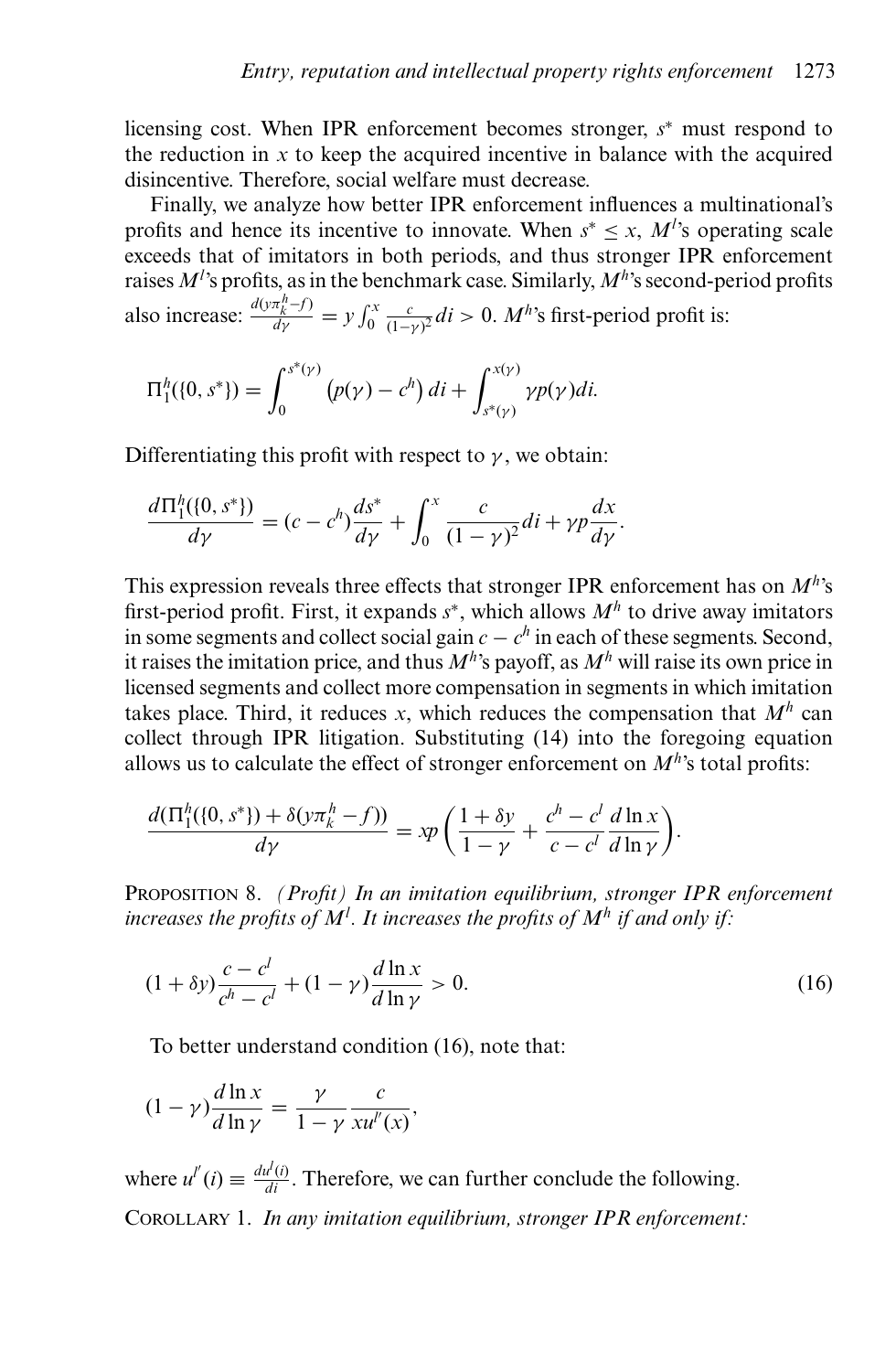

FIGURE 1 First-period entry scale, two-period profits, and social welfare when  $M = M<sup>h</sup>$  and  $u<sup>l</sup>(i)$  $= bi^{-\alpha}.$ 

- *1) increases the profit of M<sup>h</sup> when* γ *is sufficiently small but*
- *2) decreases the profit of M<sup>h</sup> for some positive* γ *when ul* (·) *is sufficiently small.*

To illustrate this corollary, we consider utility function  $u^{l}(i) = bi^{-\alpha}$ , where *b* is some positive constant and  $\alpha > 0$  measures the dispersion in willingness to pay across segments. A larger  $\alpha$  corresponds to a more dispersed distribution. Should the willingness to pay be rooted in affordability,  $\alpha$  also reflects income dispersion. Given that  $u^l(x) = p$ , we have  $(1 - \gamma) \frac{d \ln x}{d \ln \gamma} = -\frac{\gamma}{\alpha}$ . Hence, condition (16) is reduced to:

$$
(1+\delta y)\frac{c-c^l}{c^h-c^l} > \frac{\gamma}{\alpha},
$$

which holds when  $\gamma$  is small and does not hold when  $\alpha$  is sufficiently small.

Figure 1 shows how, for  $u^l(i) = bi^{-\alpha}$ ,  $M^h$ 's first-period entry scale, two-period total profits and social welfare respond to changes in  $\gamma$ . Condition (14) reveals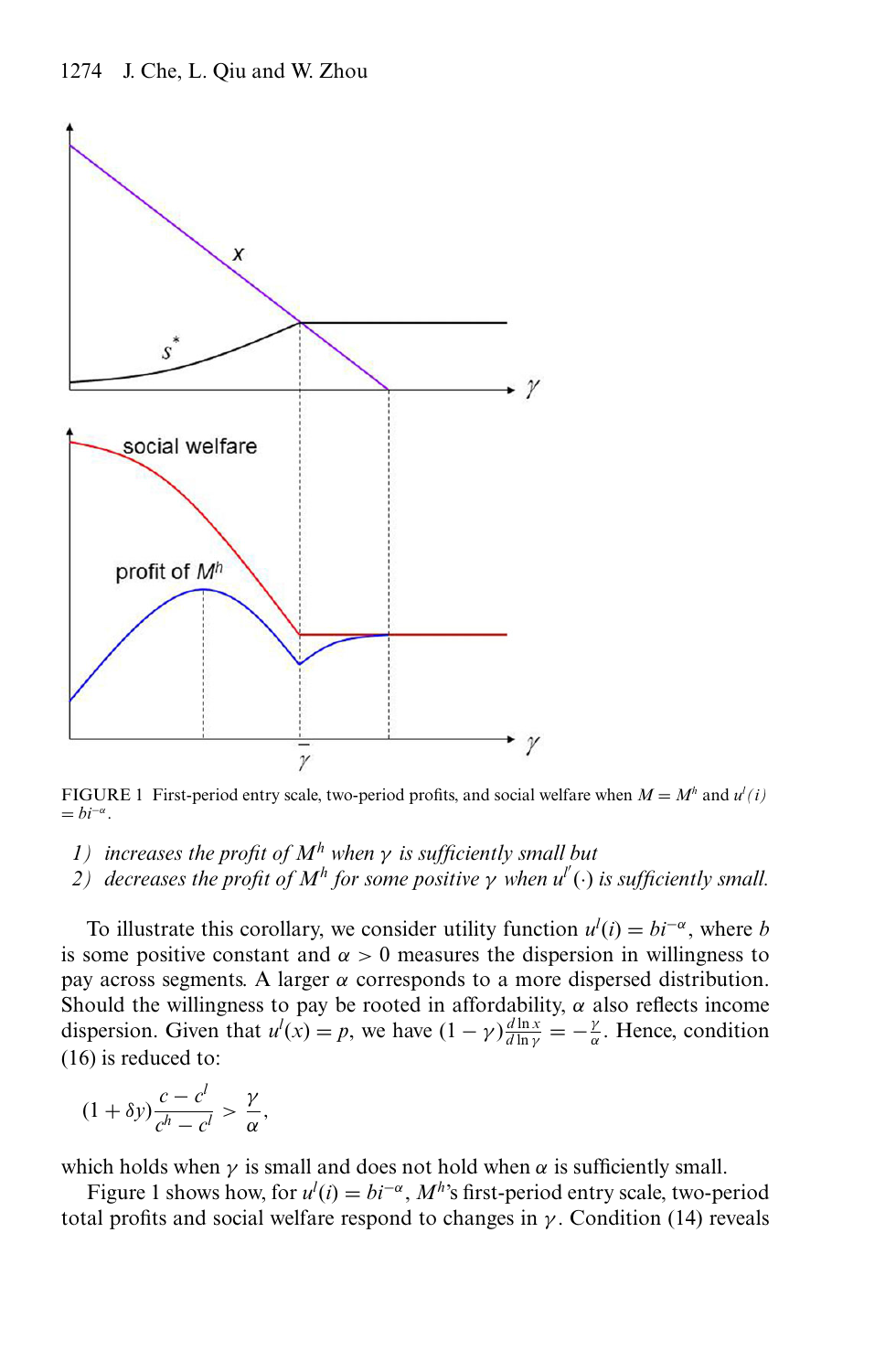that imitation arises in equilibrium ( $s^* \leq x$ ) if and only if  $\gamma$  is below some threshold, say,  $\bar{y}$ . In such an equilibrium, *x* declines with  $\gamma$ , whereas *s*<sup>\*</sup> increases with it. Social welfare decreases with  $\gamma$ , and  $M^h$ 's profit is inversely U-shaped. When  $\gamma \geq \bar{\gamma}$ , imitation does not take place in equilibrium ( $s^* \geq x$ ). In this region, *x* continues to decline as  $\gamma$  increases, but the profits earned by  $M^h$  begin to increase with  $\gamma$ . At the same time,  $s^*$  becomes independent of  $\gamma$  and, as a result, social welfare remains constant. When enforcement becomes sufficiently strong, imitation is no longer feasible in any segment. A further strengthening of IPR enforcement has no effect whatsoever. Because *M* faces no threats from local competition, its profit equals the social surplus.

The comparative statics discussed thus far (propositions 5 through 8) offer a few interesting insights. First, they put into perspective the empirical observations that stronger IPR enforcement encourages multinationals' entry (Maskus and Penubarti 1995; Smith 2001; BFF 2006; Ivus 2010; BFFS 2011). Our analysis demonstrates that stronger IPR enforcement encourages the entry of multinationals only when IPR violations are observed in equilibrium.

Second, whenever such entry is expanded by stronger IPR enforcement, social welfare declines. Stronger enforcement exerts two effects on social welfare. By inducing more entry, it allows certain segments to be served more efficiently (through licensing rather than imitation). However, it also forces imitators to abandon certain segments. As explained earlier, the very reason that a multinational is induced to leave some segments unserved implies that the gain will be outweighed by the loss. This cautions welfare implications based on the aforementioned empirical observations.

Third, our analysis offers an alternative explanation for why stronger IPR enforcement may lead to efficiency loss *ex post*, that is, after a technology has been invented. It is well understood that IPR protection involves a social cost and that this cost arises because IPR protection allows the innovator to charge distortionary monopoly prices. This conventional channel of efficiency loss is removed from the present paper as we assume a perfectly inelastic demand. In this paper, the efficiency loss arises because stronger IPR enforcement reduces the total number of segments served (particularly those served by imitators). More fundamentally, the *ex post* efficiency loss stems from non-rivalry over knowledge: Once a knowledge has been invented, allowing it to be used by copycats in markets not served by its owner will create social gains, and forbidding such imitation constitutes a social loss. In the presence of reputation concerns, weak enforcement allows imitators to exploit such non-rivalry over knowledge; strong enforcement denies such a possibility.

Fourth, strengthened IPR enforcement does not always improve multinationals' *ex ante* incentives to innovate. As a multinational derives *ex ante* incentives from the profits it can earn *ex post*, propositions 5 and 8 imply that better enforcement can have divergent effects on innovation for different types of multinational. Stronger enforcement always encourages the innovation of low-quality products, but it may discourage the innovation of high-quality products when the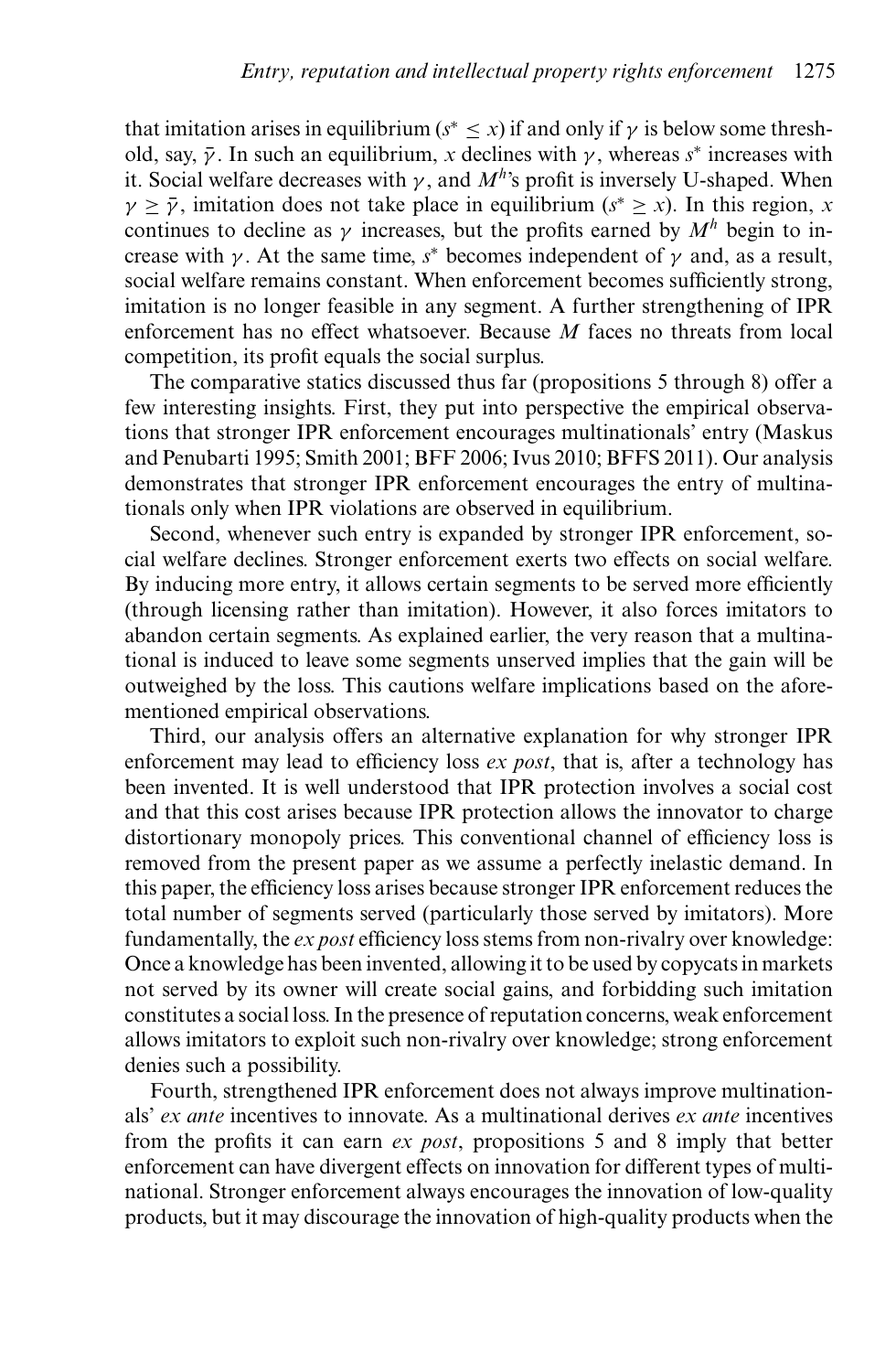enforcement has reached a certain level. In this regard, the average quality of the technology transferred to a developing country may be lower, thus representing an *ex ante* efficiency loss from IPR improvement.

Although the foregoing discussion appears to portray rather grim prospects for IPR improvement in the presence of information asymmetry, there is a situation in which stronger IPR enforcement unambiguously enhances *M*'s profits regardless of its type. We have thus far assumed the strength of IPR enforcement to be identical across the two periods. Suppose that we relax this assumption to allow different IPR enforcement strengths in the two periods. More specifically, let γ*<sup>t</sup>* be the strength of IPR enforcement in period  $t = 1, 2$ , with  $\gamma_2 \geq \gamma_1$ , meaning that any improvement in the first period is also effective in the second. Per condition (11), it is easy to verify that  $\gamma_2$  has no effect on the first-period behaviour of M or its copycats, and hence is inconsequential to social welfare or *M*'s profit in period 1. Therefore, regardless of the value of  $\gamma_2$ , the effects of  $\gamma_1$  on first-period social welfare and *M<sup>h</sup>*'s profit remain the same as described in propositions 7 and 8. Furthermore, because *M*'s type is fully revealed in the second period in a separating equilibrium, we can apply the same logic as in proposition 1 to conclude that the only effect of an increased  $\gamma_2$  is an increase in *M*'s second-period profit.

PROPOSITION 9. *In an imitation equilibrium, deferred improvement in IPR enforcement (i.e., increasing*  $\gamma_2$  *without changing*  $\gamma_1$ ) *strictly improves the profits of both types of multinationals without affecting the two-period total social surplus.*

As in proposition 7, the social surplus result in proposition 9 ignores the influences of improved profitability on innovation incentives. Should this effect be taken into account, deferred improvement in IPR enforcement can strictly improve social welfare. Together with propositions 7 and 8, proposition 9 offers a possible rationale for deferred IPR improvement in developing countries in which reputation concerns inhibit multinational entry. Because stronger IPR enforcement is most effective in the absence of friction, delaying IPR improvement until after multinationals' strategic entry has helped to overcome information asymmetry can bring unequivocal social gains.

# **5. Concluding remarks**

In this paper, we demonstrate that because developing countries suffer from many forms of imperfection, multinationals may withhold entry for reasons other than weak IPR enforcement. Such withholding allows copycats to operate, giving rise to IPR violations in equilibrium, a point that is largely ignored in the literature. We show that imitation in the shadow of IPR enforcement can be an alternative channel for technology transfer and that strengthening such enforcement may not be in the best interests of either the host country or multinationals.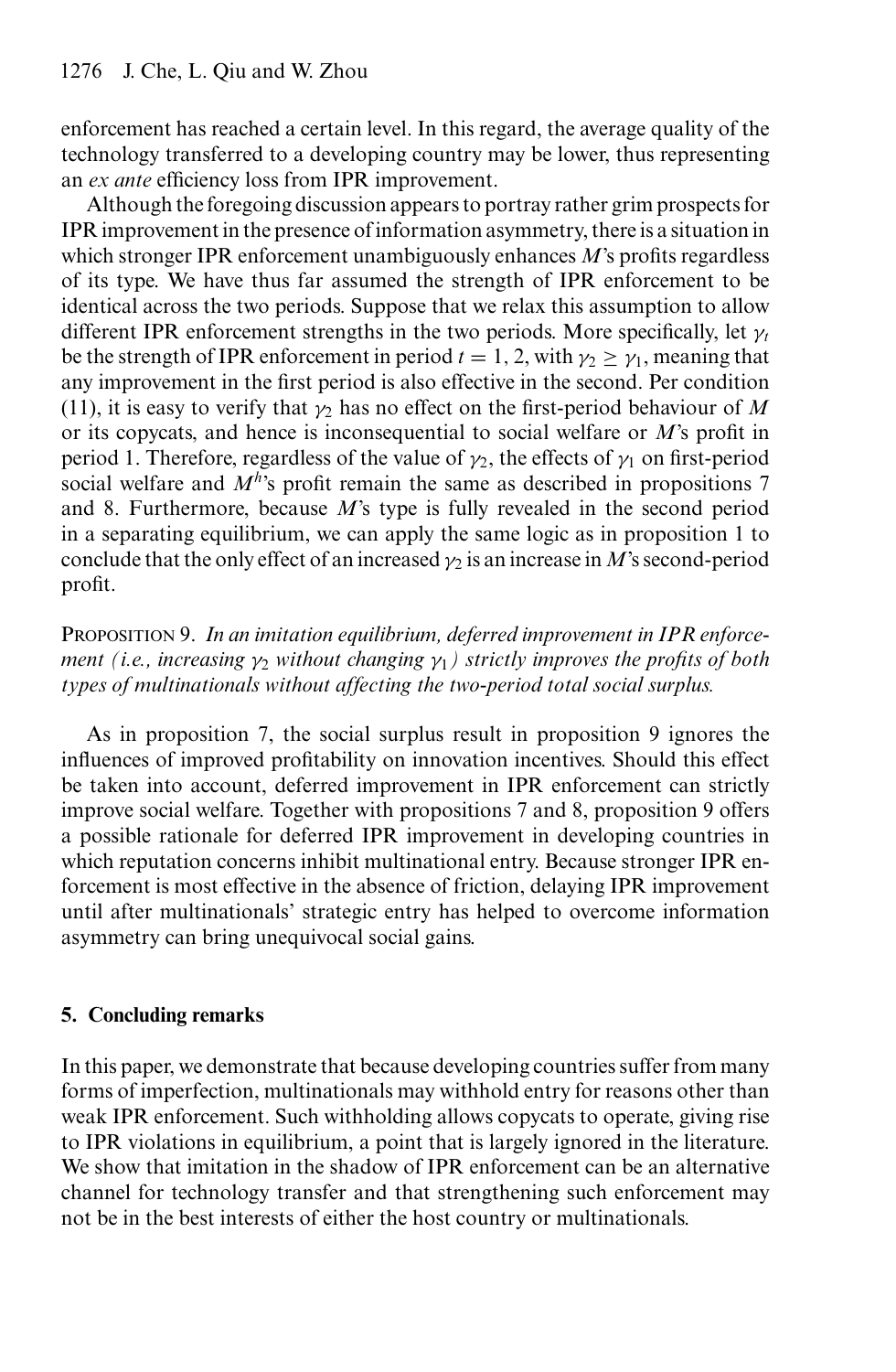In addition to imperfect IPR protection, the particular form of imperfection that we focus on herein is the information asymmetry between foreign multinationals and local consumers concerning the quality of the former's product. In the introduction, we stress the pertinence of this form of imperfection in developing countries. It also allows us to explain why the Pareto gains achieved under moderately weak enforcement cannot be attained under perfect enforcement through a contractual arrangement. It would be useful to investigate the other forms of imperfection that may prevent foreign multinationals from entering a developing country even under perfect enforcement.

## **Appendix**

*Proof of proposition 2.* We first consider the isoprofit curves. We plot the isoprofit curves of  $\Pi^j({\kappa_1, \sigma_1}, \rho_2)$  while fixing  $\kappa_1 = 0$  in figure A.1, where the solid curve corresponds to  $M^l$  and the dotted curve corresponds to  $M^h$ . When  $\rho_2 < \rho^l$ , the iso curve of  $M^l$  is flat because  $M^l$  chooses licensing in the second period, and consumers' belief thus becomes immaterial. The case is similar for *M<sup>h</sup>* when  $\rho_2 < \rho^h$ . When  $\rho_2 < \rho^j$ , the isoprofit curve is highest when  $\sigma^j = s^j$  because, with



FIGURE A.1 Isoprofit curves when  $\kappa_1 = 0$ .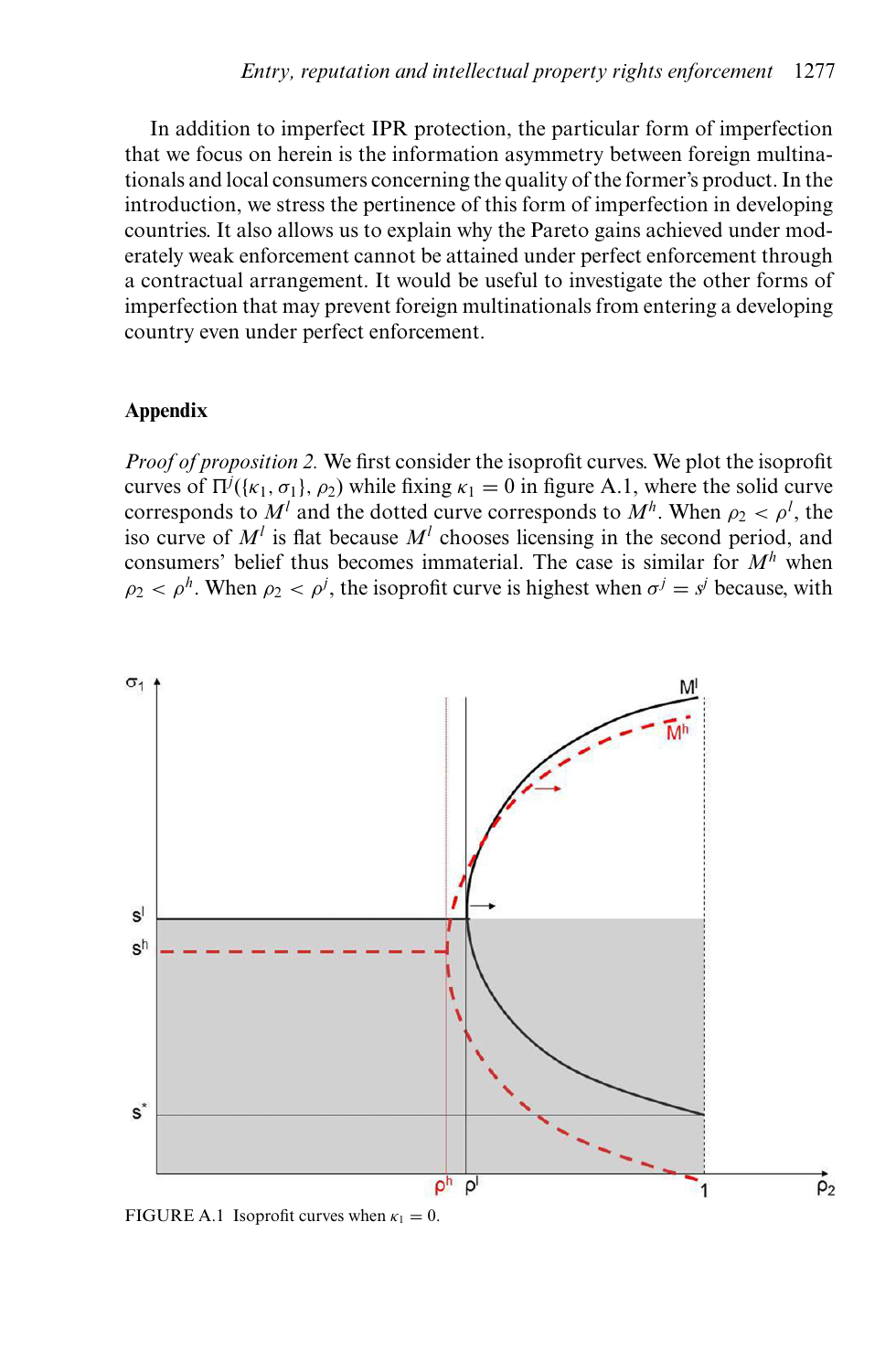$\rho_2$  fixed, the entry profile that maximizes  $\Pi^j$  is  $(0, s^j)$  for  $j \in \{h, l\}$ . Note that  $\rho^h > \rho^l$  and  $s^h < s^l$ .

When  $\rho_2 > \rho^j$ ,  $M^j$  adopts direct investment in the second period. Fixing  $\rho_2$ , the entry profile that maximizes  $\Pi^j$  is  $(0, s^j)$  for  $j \in \{h, l\}$ , and thus all iso curves of  $M^j$  are tangent to  $\rho_2$  at  $s^j$ . As the small arrows indicate, with  $\sigma_1$  fixed, an iso curve to the right corresponds to a larger  $\Pi^j(\{0, \sigma_1\}, \rho_2)$ , as a higher  $\rho_2$  increases  $\Pi^j$ .

The isoprofit curves in figure A.1 satisfy the single-crossing property in the shaded area:  $M^h$  has an advantage over  $M^l$  in paying for a better reputation provided that  $\sigma_1 < s^l$ . The entry profile  $\{0, s^*\}$  falls within the shaded area when  $\rho_2 = 1$ , indicating that it is also feasible for  $M^h$  to credibly distance itself from  $M<sup>l</sup>$ . We now prove the proposition formally in three steps.

**Step 1**. There exists no pooling equilibrium. Suppose that a pooling equilibrium does exist, where both types choose  $\{\kappa_1, \sigma_1\}$  in the first period. Then,  $\rho_2 = \rho_1$ . *M<sup>l</sup>* is willing to choose the equilibrium entry profile only if doing so dominates being itself, that is:

$$
\Pi_1^l(\{\kappa_1,\sigma_1\})+\delta\max\left\{\gamma\pi_k^{\rho_1}-f,\gamma\pi_s^l\right\}\geq \pi_s^l+\delta\max\left\{\gamma\pi_k^l-f,\gamma\pi_s^l\right\}.
$$

Given the definition of *s*<sup>∗</sup>, the foregoing becomes:

$$
\Pi_1^l(\{\kappa_1,\sigma_1\})+\delta \max \left\{y\pi_k^{\rho_1}-f, y\pi_s^l\right\} \geq \Pi_1^l(\{0, s^*\})+\delta \max \left\{y\pi_k^h-f, y\pi_s^l\right\}.
$$

Then, there exists an  $s' > 0$  such that:

$$
\Pi_1^l(\{0, s'\}) + \delta \max \left\{ y \pi_k^h - f, y \pi_s^l \right\} = \Pi_1^l(\{\kappa_1, \sigma_1\}) + \delta \max \left\{ y \pi_k^{\rho_1} - f, y \pi_s^l \right\}.
$$

The last two observations combined yield:

$$
\Pi_1^l(\{0, s'\}) \ge \Pi_1^l(\{0, s^*\}).
$$

Because  $\Pi_1^l(\{0, \sigma_1\})$  is concave (and hence quasi-concave) in  $\sigma_1$  and maximized at  $\sigma_1 = s^l$ , *s'* takes two values, one of which falls between  $s^*$  and  $s^l$ . This *s'* lies in the region in which the isoprofit curves of  $M<sup>h</sup>$  and  $M<sup>l</sup>$  satisfy the single-crossing property, meaning that  $M^h$  has an advantage over  $M^l$  in paying for a better reputation. In other words, there exists an  $\epsilon > 0$  such that  $M^l$  is not interested in choosing  $\{0, s' - \epsilon\}$  regardless of how consumers respond in shaping their subsequent belief:

$$
\Pi_1^l(\{0, s' - \epsilon\}) + \delta \max \{ \gamma \pi_k^h - f, \gamma \pi_s^l \} < \Pi_1^l(\{\kappa_1, \sigma_1\}) + \delta \max \{ \gamma \pi_k^{\rho_1} - f, \gamma \pi_s^l \}.
$$

 $M<sup>h</sup>$ , in contrast, will find such deviation profitable if consumers assign a sufficiently high  $\rho_2$  after observing it. Hence, the pooling equilibrium fails the intuitive criterion test.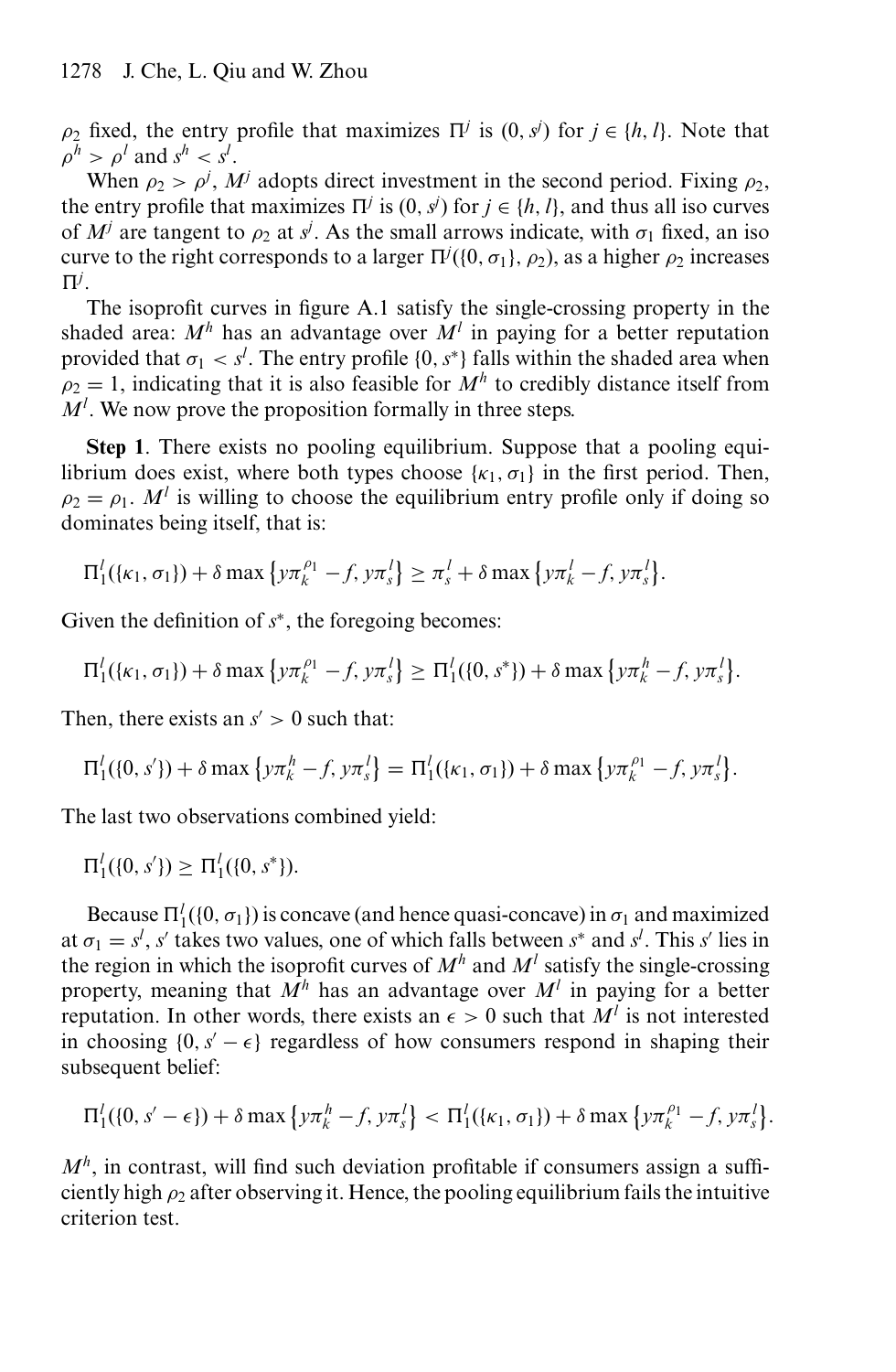**Step 2.** In a separating equilibrium,  $M^h$  chooses no direct investment in the first period (i.e.,  $\kappa_1^h = 0$ ). Suppose that  $M^h$  does choose some  $\{\kappa_1^h, \sigma_1^h\}$  in such an equilibrium. Without loss of generality, consider  $s' \in (0, s')$  such that:<sup>10</sup>

$$
\Pi_1^l(\{0, s'\}) = \Pi_1^l(\{\kappa_1^h, \sigma_1^h\}).
$$
\n(A1)

Because direct investment in any segment in the first period is unprofitable, it must be true that:

$$
s' < \sigma_1^h. \tag{A2}
$$

Now consider a deviation by  $M^h$  from  $\{\kappa_1^h, \sigma_1^h\}$  to  $\{0, s'\}$  in the first period. As *s'* satisfies  $(A1)$ ,  $M<sup>l</sup>$  has no incentive to deviate whatever belief consumers would assign following the deviation. However,  $M<sup>h</sup>$  can profit from such deviation provided that consumers respond with a large subsequent belief,  $\rho_2$ . To see this, note that:

$$
\Pi_1^l(\{0, s'\}) - \Pi_1^h(\{0, s'\}) = s'(c^h - c^l),
$$

whereas:

$$
\Pi_1^l(\{\kappa_1^h, \sigma_1^h\}) - \Pi_1^h(\{\kappa_1^h, \sigma_1^h\}) = \sigma_1^h(c^h - c^l).
$$

Following (A2) and holding  $c^h > c^l$ , we have:

$$
\Pi_1^l(\{0, s'\}) - \Pi_1^h(\{0, s'\}) < \Pi_1^l(\{\kappa_1^h, \sigma_1^h\}) - \Pi_1^h(\{\kappa_1^h, \sigma_1^h\}),
$$

which in turn implies (given (A1)):

 $\Pi_1^h({0, s'}) > \Pi_1^h({\kappa_1^h, \sigma_1^h}),$ 

meaning that  $M^h$  can profit from a deviation to  $\{0, s'\}.$ 

**Step 3.** In a separating equilibrium,  $M^l$  licences in  $s^l$  segments in the first period, and  $M^h$  licences in min $\{s^*, s^h\}$  segments. In such an equilibrium, as its type will be fully revealed in the second period,  $M<sup>l</sup>$  chooses  $s<sup>l</sup>$  as in the benchmark case. Given  $M^{\prime}$ 's choice,  $M^h$  maximizes its own payoff without inducing any mimicking from  $M^l$  by choosing  $\sigma_1^h = s^*$  if  $s^* < s^h$ , and  $\sigma_1^h = s^h$  if  $s^h \ge s^*$ . QED

<sup>10</sup> If there does not exist an  $s' > 0$  such that equation (A1) holds, then it is evident that  $M<sup>h</sup>$  can profitably deviate from  $\{k_1^h, \lambda_1^h\}$  to  $\{0, s^*\}$  while keeping its distance from  $M^l$ . Given that  $s' > 0$ solves equation (A1), as argued in step 1,  $s'$  can take two solutions, with one falling below  $s'$ .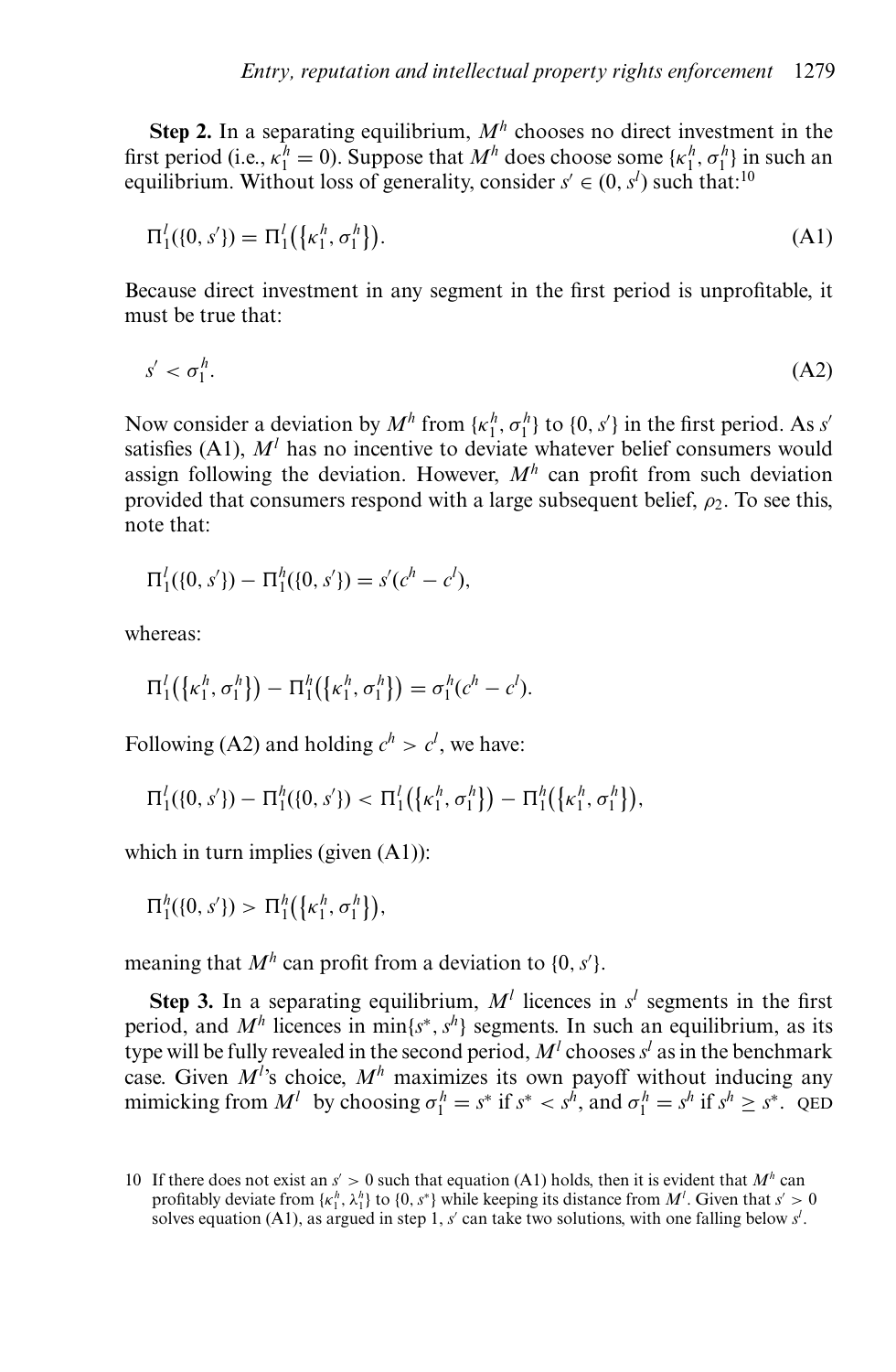## **References**

- Aghion, P., N. Bloom, R. Blundell, R. Griffith and P. Howitt (2005) "Competition and innovation: An inverted-U relationship," *Quarterly Journal of Economics* 120, 701–28
- Aghion, P., C. Harris, P. Howitt and J. Vickers (2001) "Competition, imitation and growth with step-by-step innovation," *Review of Economic Studies* 68, 467–92
- Bessen, J., and E. Maskin (2009) "Sequential innovation, patents, and imitation," *Rand Journal of Economics* 40, 611–35
- Branstetter, L., R. Fisman and C. F. Foley (2006) "Do stronger intellectual property rights increase international technology transfer? Empirical evidence from U.S. firm-level panel data," *Quarterly Journal of Economics* 484, 321–49
- Branstetter, L., R. Fisman, C. F. Foley and K. Saggi (2011) "Does intellectual property rights reform spur industrial development?," *Journal of International Economics* 83, 27–36
- Branstetter, L., and K. Saggi (2011) "Intellectual property rights, foreign direct investment, and industrial development," *The Economic Journal* 121, 1161–91
- Che, J., L. Qiu and W. Zhou (2012) "Entry, reputation, and intellectual property rights enforcement," Working paper
- Cho, I., and D. M. Kreps (1987) "Signaling games and stable equilibria," *The Quarterly Journal of Economics* 102, 179–221
- Dinopoulos, E., and P. Segerstrom (2010) "Intellectual property rights, multinational firms and economic growth," *Journal of Development Economics* 92, 13–27
- The Economist (2004) "(Still) made in Japan," April 7, 2004, print edition
- Ethier, W.J., and J. R. Markusen (1996) "Multinational firms, technology diffusion and trade," *Journal of International Economics* 41, 1–28
- Glass, A.J., and K. Saggi (2002) "Intellectual property rights and foreign direct investment," *Journal of International Economics* 56, 387–410
- Glass, A.J., and X. Wu (2007) "Intellectual property rights and quality improvement," *Journal of Development Economics* 82, 393–415
- Grossman, G.M., and E. Helpman (1991) "Quality ladders and product cycles," *The Quarterly Journal of Economics* 106, 557–86
- Gustafsson, P., and P. S. Segerstrom (2011) "North-South trade with multinational firms and increasing product variety," *International Economic Review* 52, 1123–55
- Helpman, E. (1993) "Innovation, imitation and intellectual property rights," *Econometrica* 61, 1247–80
- Ivus, O. (2010) "Do stronger patent rights raise high-tech exports to the developing world?," *Journal of International Economics* 81, 38–47
- Lai, E.L.C. (1998) "International intellectual property rights protection and the rate of product innovation," *Journal of Development Economics* 55, 133–53
- Maskus, K.E., and M. Penubarti (1995) "How trade-related are intellectual property rights?," *Journal of International Economics* 39, 227–48
- McKinsey and Company (2011) "Understanding China's growing love for luxury," *McKinsey Consumer and Shopper Insights*
- Scherer, F. (1967) "Market structure and the employment of scientists and engineers," *American Economic Review* 57, 524–31
- Segerstrom, P.S., T. C. A. Anant and E. Dinopoulos (1990) "A Schumpeterian model of the product life cycle," *American Economic Review* 80, 1077–91
- Smith, P.J. (2001) "How do foreign patent rights affect U.S. exports, affiliate sales, and licenses?," *Journal of International Economics* 55, 411–39
- Spence, M. (1973) "Job market signaling," *The Quarterly Journal of Economics* 87, 355–74